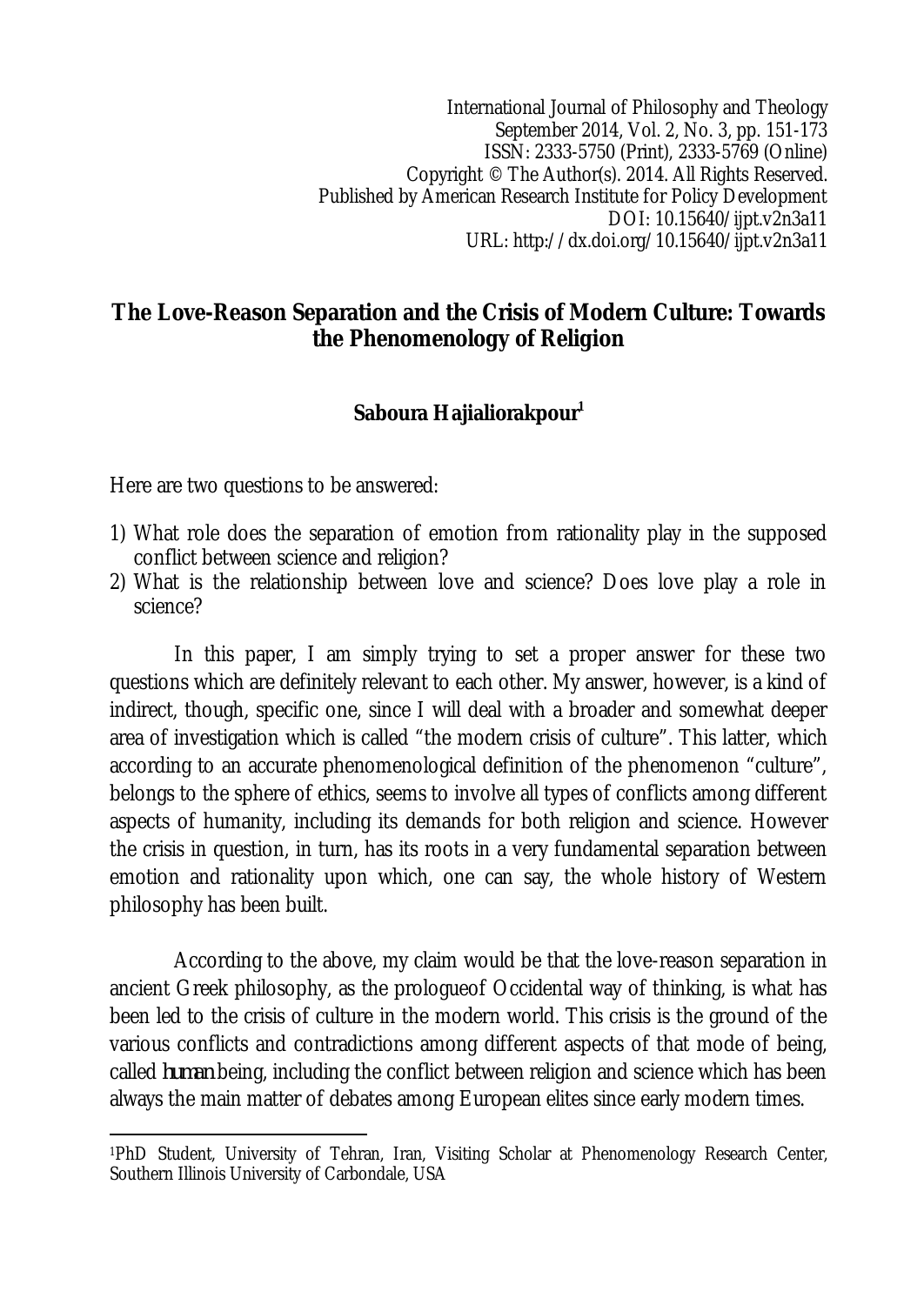Further, being originally pertinent to the ethical domain, as to be shown through a phenomenological subtlety, this fundamental crisis brings up the problem of values as the core of ethics. This, in turn, suggests the essential demand for constructing a value theory in order to overcome the crisis. Here my argumentation on this claim will be performed in four steps: First, in order to prepare a proper definition for the so-called "modern crisis of culture", I will take a phenomenological approach towards the phenomenon of culture to show its deep and inherent connection to the sphere of ethics, employing Husserl's account and definition of the phenomenon in question. Then I will offer a critical analysis of the word "crisis", employing its etymological history in order to characterize the particular sense in which one may talk of the modern crisis of culture. In the third step, I will briefly discuss the issue of how the "crisis of culture" results from the love-reason separation in Ancient Greek philosophy. And my final argument will be devoted to answer the question of how and in what sense there could be a possibility for surpassing the crisis, which then can clear the ground for an authentic phenomenology of religion. I will employ some of Max Scheler and Kierkegaard's insights in these two last steps.

#### **A. What is the Phenomenon of "Culture" in General?**

In order to be able to talk about the crisis of culture and its contextual grounds, we should first critically ask if there exists in fact such a crisis at all. This question, however, demands the preceding clarification of what is generally meant by the "crisis of culture", as it has emerged in the history of modern philosophy, especially in the language of twentieth century philosophers. This crisis was cognized particularly well in the phenomenological movement started by contemporary German philosopher, Edmund Husserl, and his philosophical concerns about the crisis of humanity, and specifically "European" humanity.

Here there are two phenomena to be clarified: "crisis" and "culture". As mentioned before, I will start with the phenomenon of culture to which the crisis refers. Now, due to his accuracy as well as his phenomenological approach, which is my elected approach in this paper, I would prefer to employ Husserl's definition of culture, as offered in his *Kaizo* articles<sup>2</sup>.

 $\overline{\phantom{a}}$ 

<sup>2</sup> . *Kaizo* articles are three articles written by Husserl during the period from 1923 t0 1924 "concerning the ethical task that must be undertaken by practical reason, namely, that of establishing and developing a rational, a priori science of the socio-ethical sphere". "Introduction to Husserl's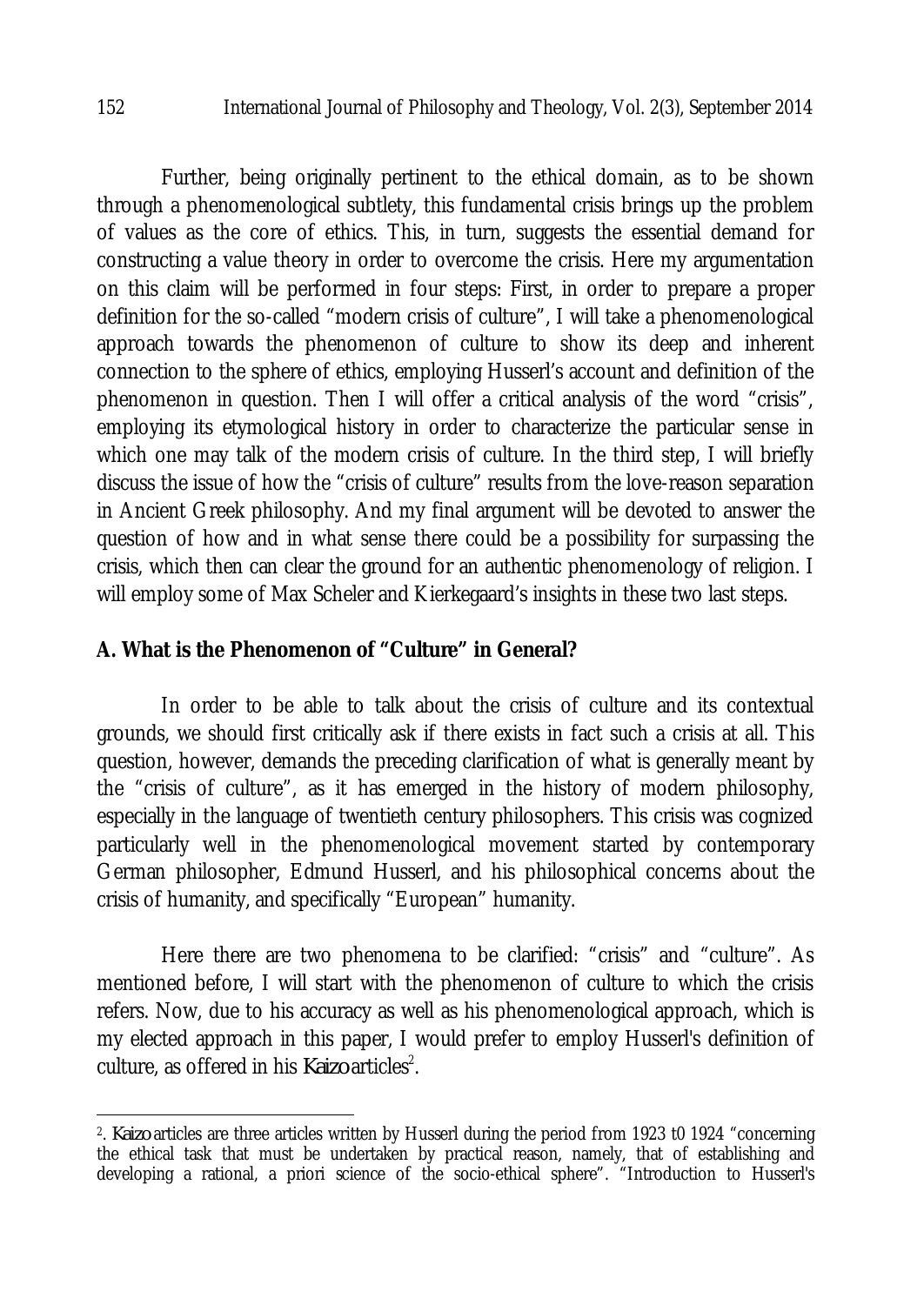There, he passionately warns about the occurrence of the crisis in European culture, and announces the urgent need for its "renewal", a concept upon which, he raises and develops his phenomenology of culture.

According to Husserl's phenomenological description, "culture is society viewed as an interrelated cluster of values"<sup>3</sup>. This interrelated cluster of values, which for him is considered as the regulative norms of human communities, is the main characteristic of such communities as distinct from animal communities which "live under mere instincts"<sup>4</sup>. Hence "culture is not [just] a general multiplicity of social activities and achievements, coalescing into a general type and fusing into unities of developing cultural forms, but rather a unified and unifying norm guides all these formations, [and] mints for them, rules and laws"<sup>5</sup>. Here are some points in this definition to be discussed:

First, as the usage of the concepts of "value" and "norm", given in the full sense of the word "norm" suggests, for Husserl culture in its deepest and most fundamental sense is an "ethical domain".

 $\overline{a}$ "Renewal: Its Problem and Method"" in *Husserl:Shorter works*, by Jeffner Allen (Notre Dame: University of Notre Dame Press, 1981), 324. They all share the same theme, namely the urgency of the renewal of the European culture, and are well-known as "*Kaizo* articles" since they first appeared in *The Kaizo-La rekonstruyo*, a Japanese periodical. The Japanese title "*Kiazo*" itself means "to reconstruct" or "to reform," ibid. "Of the three, only the first was published in German and Japanese; the next two appeared only in Japanese translation and thus were not even available in German until Nenon's and Sepp's edition of Hussel's essays and lectures between 1922 and 1937. The three articles are now in *Aufsätze und Vorträge (1922-1937)*, 3-43. Only the first has appeared in Englis translation: "Renewal: Its Problem and Method," in *Husserl:Shorter works*, trans. Jeffner Allen, 326-331". Donn Welton, *The Other Husserl: The Horizons of Transcendental Phenomenology* (Bloomington: Indiana University Press, 2000), 454, note 4. According to the editor's comments in *Aufsätze und Vorträge (1922-1937)*, xivf, there has also been found the well-written drafts of two other articles "that were to follow in the series but were never completed and submitted" to *Kaizo*. Welton, *The Other Husserl*, 306.However, these two unpublished articles are also in *Aufsätze und Vorträge (1922-1937)*, 43-72, after the three published ones. There are some references to the English translation of the first *Kaiso* article, namely, "Renewal: Its Problem and Method," in the current paper, as well as some indirectreferences to two unpublished articles through Welton's translations and quotations in his book, *The Other Husserl*.

<sup>3</sup> . Edmund Husserl, *Aufsätze und Vorträge (1922-1937)*, ed. Thomas Nenon and Hans Rainer Sepp (Dordrecht: Kluwer Academic Publishers, 1989), 59, translated and quoted in Donn Welton, *The OtherHusserl: The Horizons of Transcendental Phenomenology* (Bloomington: Indiana University Press, 2000), 309.

<sup>4</sup> . Husserl, *Aufsätze und Vorträge(1922-1937)*, 59, translated and quoted in Welton, *The Other Husserl*, 309. Also see ibid, 455, note 20.

<sup>5</sup> . Husserl, *Aufsätze und Vorträge(1922-1937)*, 63, translated and quoted in Welton, *The Other Husserl*, 309.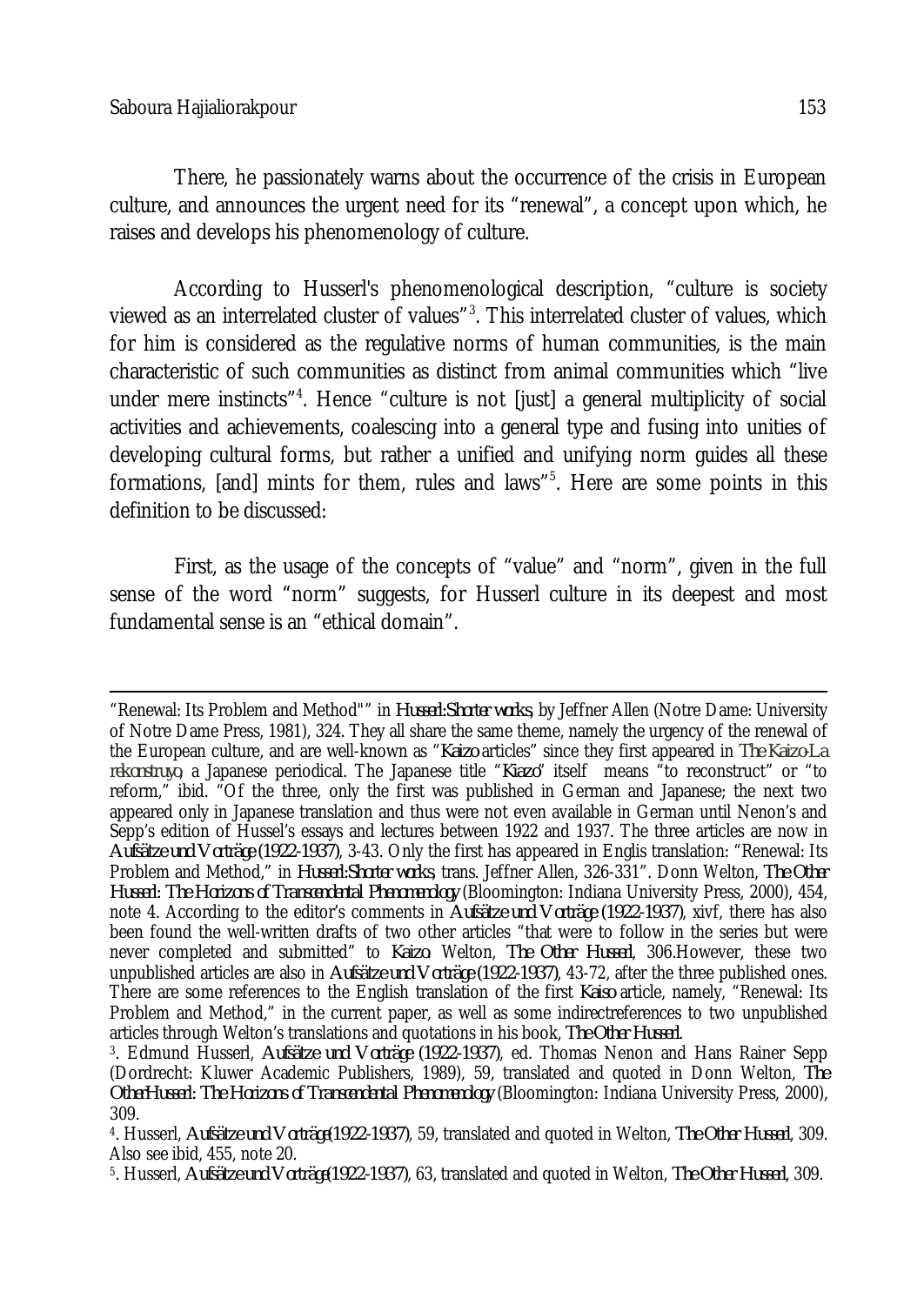Further, this "ethical domain" itself should be considered in an "absolute" and "unique" sense of the word "ethical", which means that it should not be understood as a counterpart of different aspects of what is commonly understood as human culture such as art, religion, politics and intellectual achievement<sup>6</sup>. But rather it dominates all aspects of human life and manages all these "continuing activities of communal life"<sup>7</sup> in a coherent and unifying way. Husserl asserts: "throughout all the types of acts of consciousness there runs a normative consciousness interwoven with them"<sup>8</sup>. This normative consciousness is just like a conductor of an orchestra, whose direction results in a lilting harmonious tune produced by the band of all these different dimensions of one whole called a "tradition". In this sense, culture is the "normal ethos" of a human community, ruling it towards "the best possible" way of life in its particular "homeland"<sup>9</sup>.

Secondly, as the usage of the phrase "developing cultural forms" in the aforesaid definition suggests, culture is not something stable or pre-given which is practiced in a static way by the subsequent generations of a given community. But rather it should be understood as a kind of dynamic process in which, through the "continuing activities" of the members of a community, some possible themes among others are intended, chosen, appropriated and finally formulated as specific "cultural forms" of that given community. This whole process of intending, choosing and appropriating, however, is based upon "a unifying norm" as the "normal ethos" or "tradition" of that community, which "itself is alive in the social consciousness, [and] is itself progressively and historically shaped and objectivated as culture" $^{\rm 10}$ .

This dynamic description of the phenomenon of culture is totally grounded on Husserl's genetic phenomenology upon which his concern is no longer just what the essence of human community and its culture is. But rather and further, how this essence can be understood only through "development [and] through a becoming"<sup>11</sup>.

 $\overline{a}$ 

<sup>6</sup> . SeeAnthony J. Seinbock, "The Project of Ethical Renewal and Critique: Edmund Husserl's Early Phenomenology of Culture," The Southern Journal of Philosophy 32, no. 4 (Winter 1994): 452–454. 7 . Seinbock, "Ethical Renewal and Critique," 452.

<sup>8</sup> . Husserl, *Aufsätze und Vorträge(1922-1937)*, 59, translated and quoted in Welton, *The Other Husserl*, 309. 9 . See Seinbock, "Ethical Renewal and Critique,"449- 452.

<sup>10</sup>. Husserl, *Aufsätze und Vorträge(1922-1937)*, 63, translated and quoted in Welton, *The Other Husserl*, 309.

<sup>11</sup>. Husserl, *Aufsätze und Vorträge (1922-1937)*, 44, translated and quoted in Welton, *The Other Husserl*, 314.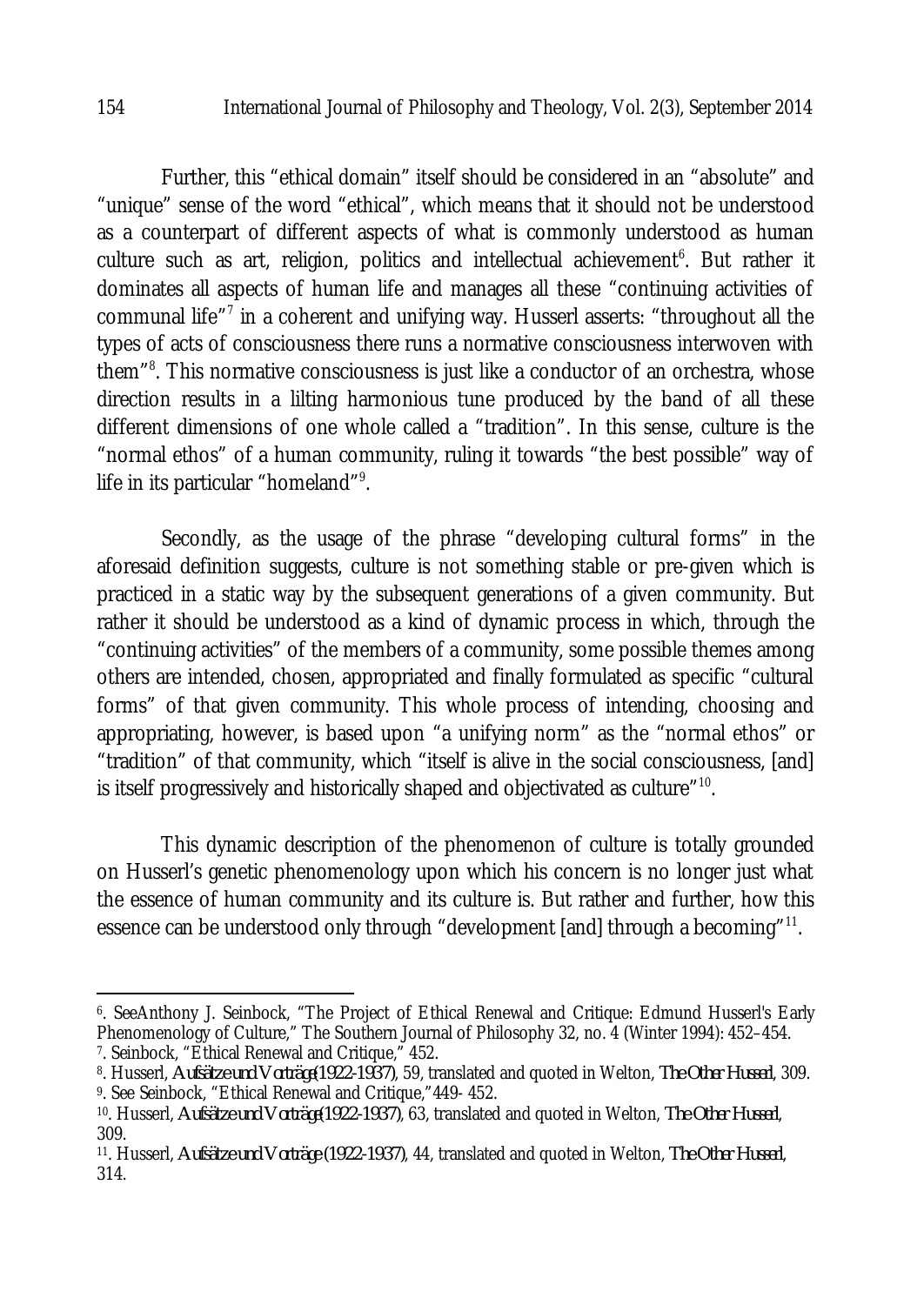It is in this sense that in his Kaizo articles, he talks about "the genesis of renewal" of the European culture and calls for "the attempt to develop genetically the ethical form of life as an a priori and essential formation of possible human life<sup>"12</sup>, since for him, "the idea of true humanity and its method of giving shape to itself is such only in the process of becoming" $^{13}$ .

# **B. A Brief Etymological History of the Word "Crisis"**

Tracing back to the Greek word "krisis" (κρίσις) which is derived from the verbal stem "krino" (κρινῶ) or "krinein" (κρίνειν), denoting 1) to separate; 2) to decide; and 3) to judge, the name "crisis" may mean: 1) separation; 2) decision; and 3) judgment<sup>14</sup>, which all may be combined in a "crucial stage" or a "turning point" in the course of an incident. This crucial stage inevitably demands a kind of instability, at which the trend of future events in regards to that particular incident, for better or for worse, is determined through a firm final decision, preceded by a kind of judgment.

This definition is in fact, a generalization of the particular medical use of the term "crisis" in Ancient Greek (used as such by Hippocrates and Galen) for "turning point of a disease", or the crucial and decisive moment in the unstable course of a disease, at which the patient has been divided between life and death, and according to his general fettle which can be judged by his physician, one end of the dichotomy is finally decided<sup>15</sup>. As can be seen in this definition, there are several existential senses such as danger, anxiety, difficulty, conflict, chaos in routine, risk, necessity, demand of going further, which is impossible without making a decision beforehand, and finally a so-called Hobson's choice<sup>16</sup>, so to speak, are all experienced once and at the same time in the stage of crisis.

 $\overline{\phantom{a}}$ <sup>12</sup>. Husserl, *Aufsätze und Vorträge (1922-1937)*, 29, translated and quoted in Welton, *The Other Husserl*, 314.

<sup>13</sup>. Husserl, *Aufsätze und Vorträge (1922-1937)*, 55, translated and quoted in Welton, *The Other Husserl*, 314.

<sup>14</sup>. "Online Etymology Dictionary," http://www.etymonline.com/index.php? term=crisis

<sup>15</sup>. James Dodd, *Crisis and Reflection: An Essay on Husserl's Crisis of the European Sciences* (Dordrecht: Kluwer Academic Publishers, 2004), 44-46.

<sup>16</sup>. A Hobson's choice is a free choice in which only one option is offered. As a person may refuse to take that option, the choice is therefore between taking the option or not; "Take it or leave it". The phrase is said to originate with Thomas Hobson (1544–1631), a livery stable owner in Cambridge, England. To rotate the use of his horses, he offered customers the choice of either taking the horse in the stall nearest the door or taking none at all. "Wikipedia," last modified on 5 April 2014, http://en.wikipedia.org/wiki/Hobson%27s\_choice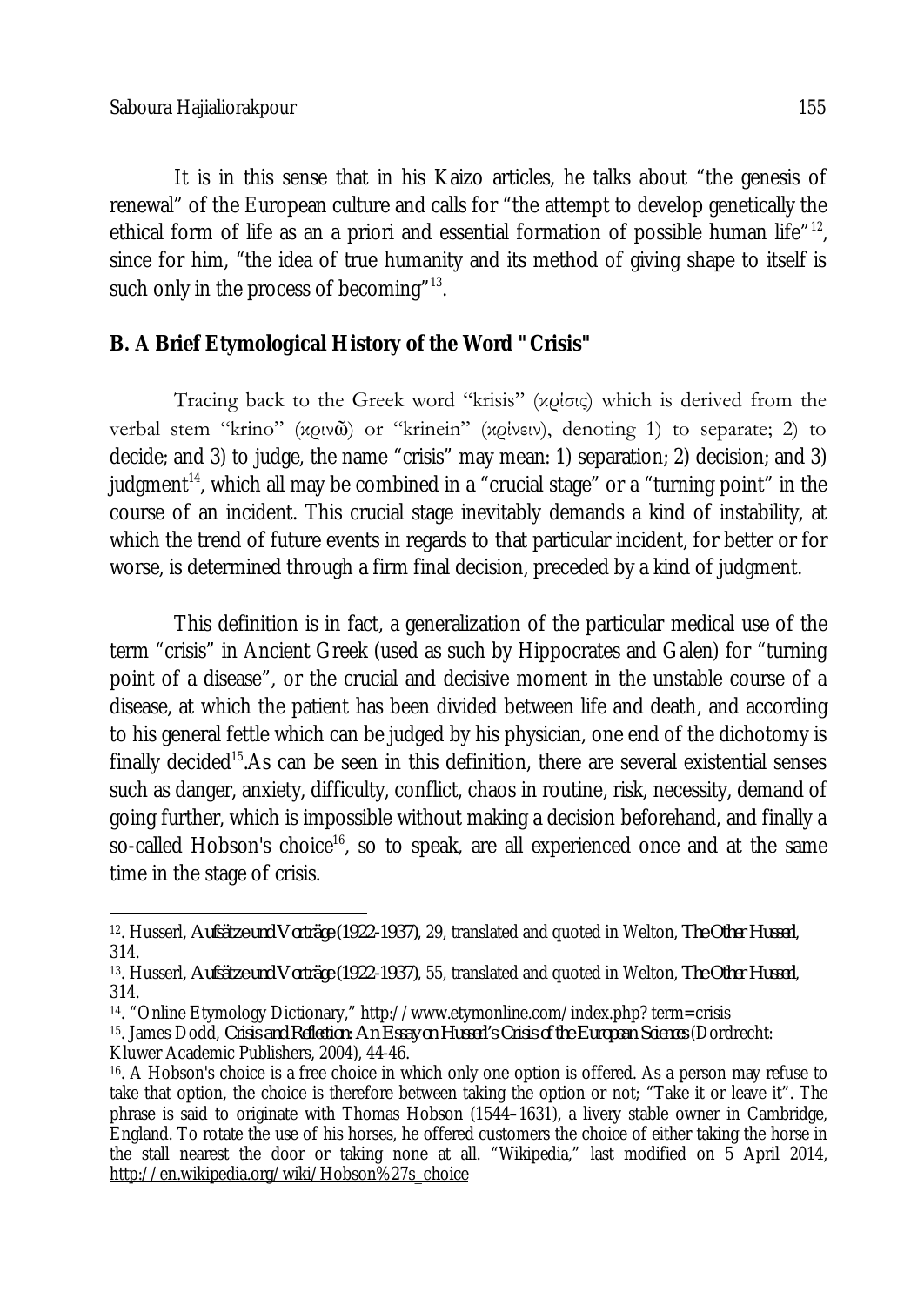However, despite the fact that all these senses are so intimately bound together and intertwined with one another in one crucial stage, a phenomenological subtlety can recognize some sort of primacy and sequence among them within the unity of this multilayered phenomenon. In accord with those meanings implied in the aforesaid etymological definition, it seems that there can be distinguished four sequential steps in the crisis, as emerges in the following analysis:

At the stage of crisis, one is supposed to make a crucial decision, since one is stuck between two ways or two things to choose, apart from which he/she can go no further. At first glance, this conflict seems to be imposed on the person trapped in the critical situation from outside, but in a deeper sense based upon a phenomenological approach, this seemingly outward conflict points to its roots inside the person and reflects his/her existential feeling of a conflict between two aspects of his/her own *being* as a human which has been inevitably preceded by a kind of separation between different aspects of that sort of being, namely "*human* being". So as an articulation of the above analysis, until now, we have three stages one occurring after another: separation, conflict, decision.

What is demanded now is a criterion which serves as a judge and makes the decision possible. This determines another step in between conflict and decision, namely, judgment. So now the question turns to this criterion of judgment and its origins. It is crucial, however, to note that, regardless of whatever such criterion could be, since it is acting as a judge, this criterion is inevitably an evaluating factor, given the fact that there is no judgment without any evaluation which puts a set of values in order. On the other hand, since evaluation is the most essential characteristic of the sphere of ethics, we may conclude that this criterion eventually has its roots in the ethical domain, and so in this way shares a common ground with culture, which as we showed above, is basically an ethical phenomenon (in an absolute sense of the word "ethical"). This common root prepares the ground for considering "the modern crisis of culture" as something intrinsically ethicalin kind, as we will discuss it later in this paper.

But then again, functioning as a judge for making the decision possible, this criterion itself shall be considered as one of the steps of the whole course of the crisis and so as something which emerges within the course rather than merely intervening in it from outside.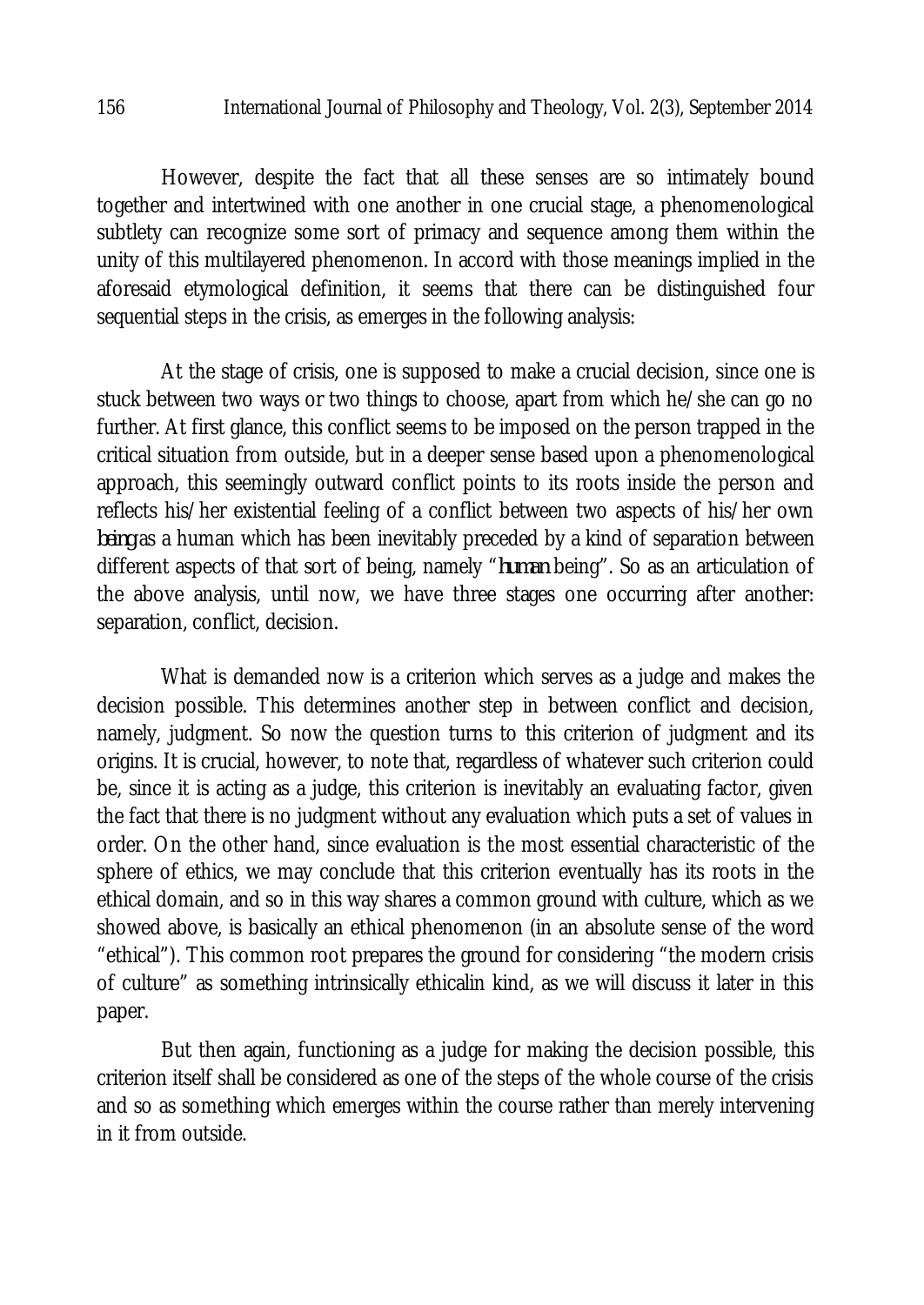Interestingly enough, the word criterion itself shares the same etymological stem with the word crisis - i.e. the Greek word "krinein" in the sense mentioned before. This may suggest that the very criterion of judgment for solving a critical situation has its roots in a preceding separation and crisis, and so on and so forth. In this sense, one may also say that every evaluation, as the heart of any act of judgment, is in fact a sort of *re*valuation of the previous order of values which has been already shaken by a precedent separation and conflict and so has lost its inspiring and sensemaking role in the course of an ethico-cultural life of either an individual or a community.

This may lead to the conclusion that first, culture by its very essence is a critical phenomenon and second that indeed as a cultural being, humanity, is always and inherently in the status of crisis. This recalls Kierkegaard's conception of human condition as he asserts in his *Sickness onto Death*: "the human condition is always critical $17$ <sup>17</sup> and that "There is no immediate state of spiritual health [in this condition]"<sup>18</sup>. This conception is based upon Kierkegaard's definition of human being as "a synthesis of the infinite and the finite, of the temporal and the eternal, of freedom and necessity"<sup>19</sup>. In short, according to him, human being is a battle field of two opposite poles which are in an unceasing struggle in every stage of one's life. In this sense there is no starting point for the crisis, as it is an intrinsic component of human nature and so, as it were, is always there. But then what is the point of talking about such a thing as "the modern crisis of culture"? Apparently, it makes no sense any more. Nevertheless, there is indeed such a crisis as a historical fact, recognized and announced by contemporary philosophers, so that one might wonder what this crisis is all about.

In fact, one may say that Kierkegaard's definition of human being is fair enough to point to the dynamic structure of the human nature and its fundamental temporality, though it is still too formal to involve a sense of historicity as that essential human characteristic which makes the very phenomenon of culture and its constant movement possible. This, in turn, implies that only through bringing historicity into account could one ask of what is meant by the alleged "modern crisis of culture" and seeks for its roots and origins within the horizon of human historicity.

 $\overline{\phantom{a}}$ <sup>17</sup>. Soren Kierkegaard, *The Sickness unto Death: a Christian psychological exposition for edification and awakening*, trans. Alastair Hannay, (London: Penguin Books, 1989), 55.

<sup>18</sup>. Ibid.

<sup>19</sup>. Ibid., 43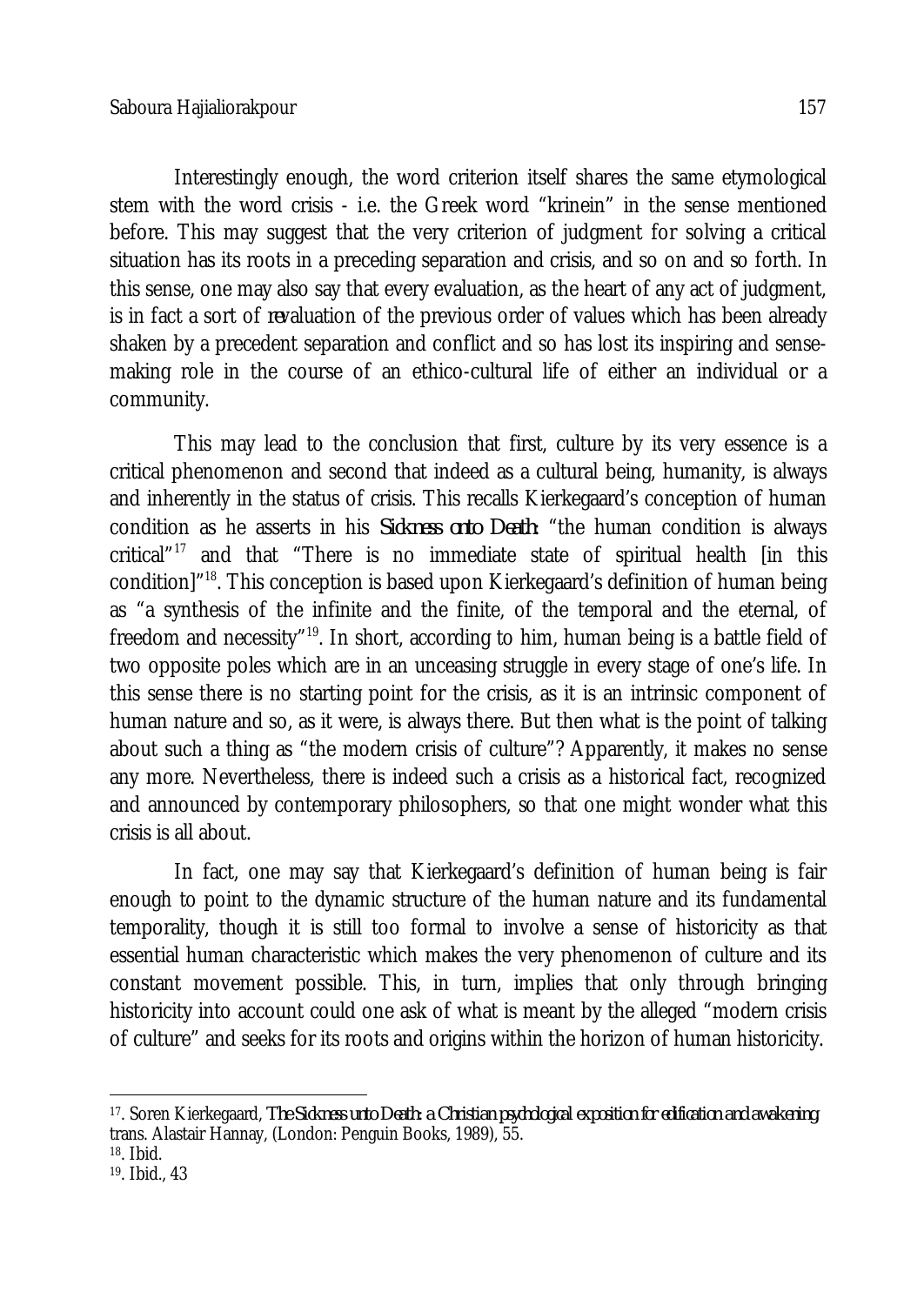Further, as constructed upon material categories a priori of human apprehension, historicity is that characteristic which is as essential for each human individual as for the entire community. In this sense, historicity is the most basic interface of individual and community through which they reflect into one another and have reciprocal influence on each other. As a consequence, one may say that, in human communities, every single person is as individual as universal, and this point should be especially considered once one is about to render a definition for human nature in general. This helps us understand how each individual is the representative of the entire history of its tradition and so is responsible for any purported crisis in that tradition, especially the most fundamental and universal one, namely the ethical crisis of culture. I will refer to this point in the last part of the current paper.

## **C: The Greek Love-Reason Separation as the Root of the Modern Crisis of Culture**

Having assumed the necessity of bringing human historicity into account once our concern is the modern crisis of culture, our first question would be of the socalled *historical* "starting point" of the crisis at issue in the course of human history. Evidently this crisis is specific to the modern age, as its attribute indicates. This may suggest that it should be traced back to the starting point of the modern age itself in which something unprecedented has happened and led to this particular sort of crisis. This unprecedented occurrence, for Husserl, is the advent of "a new sense of rationality" which he calls "natural-scientific rationality" and characterizes it asthat mathematical method upon which, "the splitting of the world and the transformation of its meaning was quite unavoidable"<sup>20</sup>. Here emerges the first essential component of the crisis, namely separation, as a result of which "the world-in-itself split into nature-in-itself and a mode of being which exists psychically"<sup>21</sup>or the well-known "Cartesian mind-body dualism". This separation in turn was followed by "the specialization of the sciences"<sup>22</sup> and "the inner dissolution" of "the ideal of one universal science"<sup>23</sup>, namely philosophy, the main task of which was to provide the whole realm of human knowledge in all its branches with their foundation and meaning for human life.

 $\overline{\phantom{a}}$ <sup>20</sup>. Edmund Husserl, *The Crisis of European Sciences and Transcendental Phenomenology: An Introduction to Phenomenological Philosophy*, trans. David Carr (Evanston: North Western University Press, 1970), 61. <sup>21</sup>. Ibid.

<sup>&</sup>lt;sup>22</sup>. Ibid.

<sup>23</sup>. Ibid., 11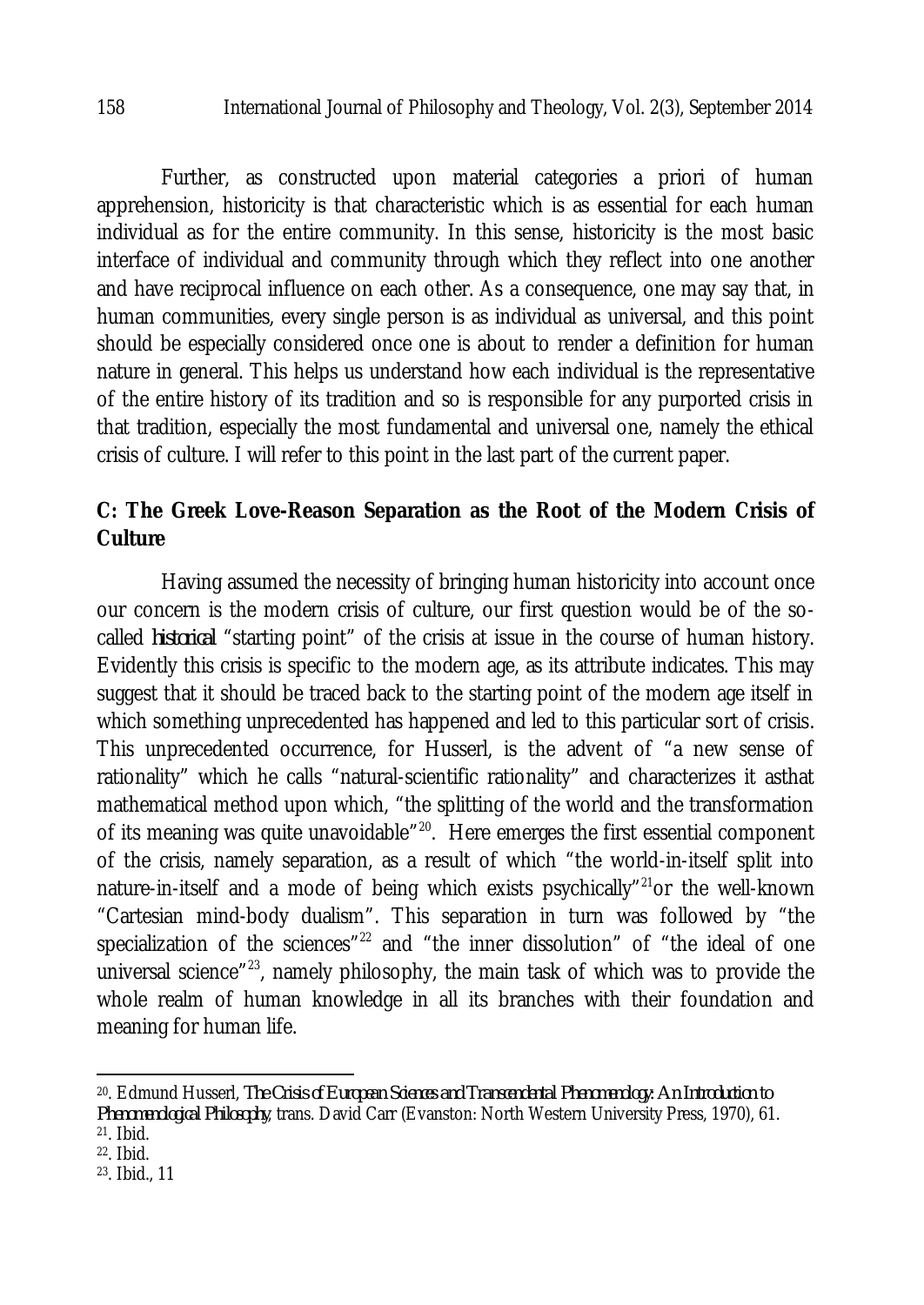In part I of the *Crisis*, Husserl explains that the main ideal and "the innermost motivation" of the sum total of all the revolutionary efforts of the era of modernity from the very outset was to establish a new universal philosophy as the foundation of a new humanity. Nevertheless the actual results have been quite contrary to the predetermined target. The reason for this latter, according to him, is nothing but the "centuries-old failure" of the modern philosophers in grasping the true and genuine meaning of reason and rationality and so their inability to find the true method of inquiry for that "all-encompassing science, or the science of what is" (οντωςον)<sup>24</sup>. As a consequence, modern rationalism turned out to be a "naïve", "mistaken", "absurd", "narrow-minded" and "bad" rationality. The rationality of "lazy reason" or, let us just say, it was rather a real "irrationalism"<sup>25</sup> which has lost the true meaning of rationality, in the original Greek sense of the word.

Having resulted in skepticism about the possibility of a universal philosophy (metaphysics), this rationalism has fallen short of the "whole problematics of reason" and been disappointed with encountering those so-called "ultimate and highest", "metaphysical"<sup>26</sup> questions of humanity, the most burning of which are the questions of "the meaning or the meaninglessness of the whole of the human existence" $^{27}$ . This is what Husserl considers the core of the modern crisis of culture which threatens "[the entire] European humanity in respect to the total meaningfulness of its cultural life" $^{28}$ . The most striking evidence for this modern irrationalism, as he regretfully announced, is the devastating World War which "has revealed the internal untruthfulness and senselessness of the modern culture".<sup>29</sup>

So what is the resort, if this plight can be remedied at all? Husserl, in response, calls for the renewal of the European culture which, for him, is possible only through the revival of the "true idea of rationality". This in turn demands a new faith in "universal reason which is inborn in humanity as such" and so, in fact, a new faith of humanity in itself as a "rational being".

 $\overline{a}$ 

28 .Ibid.,12

<sup>24</sup> .Husserl, *Crisis*, 8.

<sup>25</sup>. Ibid., 16

<sup>26</sup>. Ibid., 9

<sup>27</sup>. Ibid., 6

<sup>29</sup>. Peter McCormick and Frederick A. Elliston, ed., "Renewal: Its Problem and Method," in *Husserl:Shorterworks*, trans. Jeffner Allen (Notre Dame: University of Notre Dame Press, 1981), 326.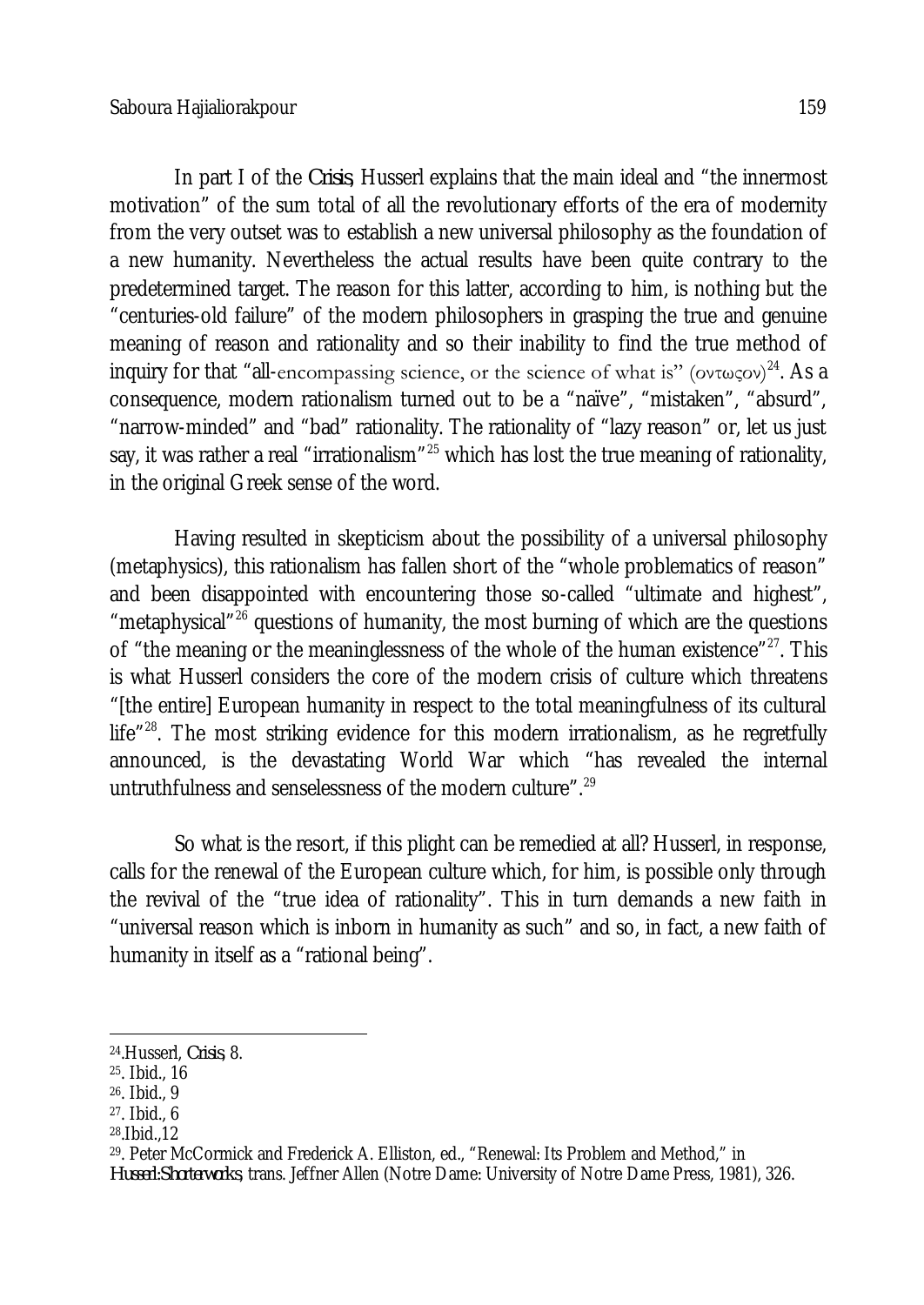Here Husserl refers back to the Greek sense of reason according to which reason is the criterion of "truth in itself". It is that fundamental principle "which ultimately gives meaning to everything that is thought to be, all things, values and ends," or in a word, to "what is"<sup>30</sup>. In this sense, reason is the "meaningful order of being<sup>"31</sup> in its entirety. That is why for the ancient Greeks reason is "the explicit theme" in all the disciplines concerning "knowledge", "valuation" and "ethical action". In all these, "reason is a title for 'absolute', 'eternal' and 'unconditionally' valid ideas and ideals"<sup>32</sup>.

This reason, according to Husserl, is what amounts to the "spiritual image of Europe"<sup>33</sup>, which was first established in the ancient Greek nation as its spiritual birthplace in the seventh and six centuries B.C. E. Hence among all other civilizations throughout the history, "Greek humanity" has the privilege of being "the first breakthrough to what is essential to humanity as such", namely as "a rational being (animal rationale)<sup>"34</sup>. This is what makes European humanity of "supranational"<sup>35</sup> identity and characterizes the Greek philosophy as the universal science of "what is"<sup>36</sup> or the whole sphere of being.

According to all of the above, Husserl calls for regaining faith in "the creative power of reason" which can quarantee "an aesthetic and moral sense"<sup>37</sup> for the whole cultural life of European humanity. He articulates this decisive solution, which is in fact his only proposed solution to overcome the modern crisis of culture, in a famous sentence at the end of his *Phenomenology and the crisis of European man*; that is "in the rebirth of Europe from the spirit of philosophy, through a heroism of reason"<sup>38</sup>. Here, reason is hero since it is the criterion of truth, and as such a criterion, it can be a good judge in the critical situation. It is the foundation of the human capability for "reflection" (*Besinnung*) which in its deepest sense, consists in a conscious engagement in a subject matter in order to get to "the heart of it" or to "what it genuinely and essentially is", the function which is particularly assigned to "critique" and "criticism".

 $\overline{a}$ 

<sup>30</sup>. Husserl, *Crisis*, 12-13.

<sup>31</sup> . Husserl, *Crisis*, 13.

<sup>32</sup>. Ibid., 9

<sup>33</sup>. Edmund Husserl, "Philosophy and the Crisis of European Man," in *Phenomenology and the Crisis of Philosophy*, trans. Quentin Lauer (New York: Harper & Row 1965), 156.

<sup>34</sup>.Husserl, *Crisis*, 15.

<sup>35</sup>. Husserl, *Crisis of Philosophy*, 177.

<sup>36</sup>.Husserl, *Crisis*, 13.

<sup>37</sup>. Husserl, *Shorter works*, 326.

<sup>38</sup>. Husserl, *Crisis of Philosophy*, 192.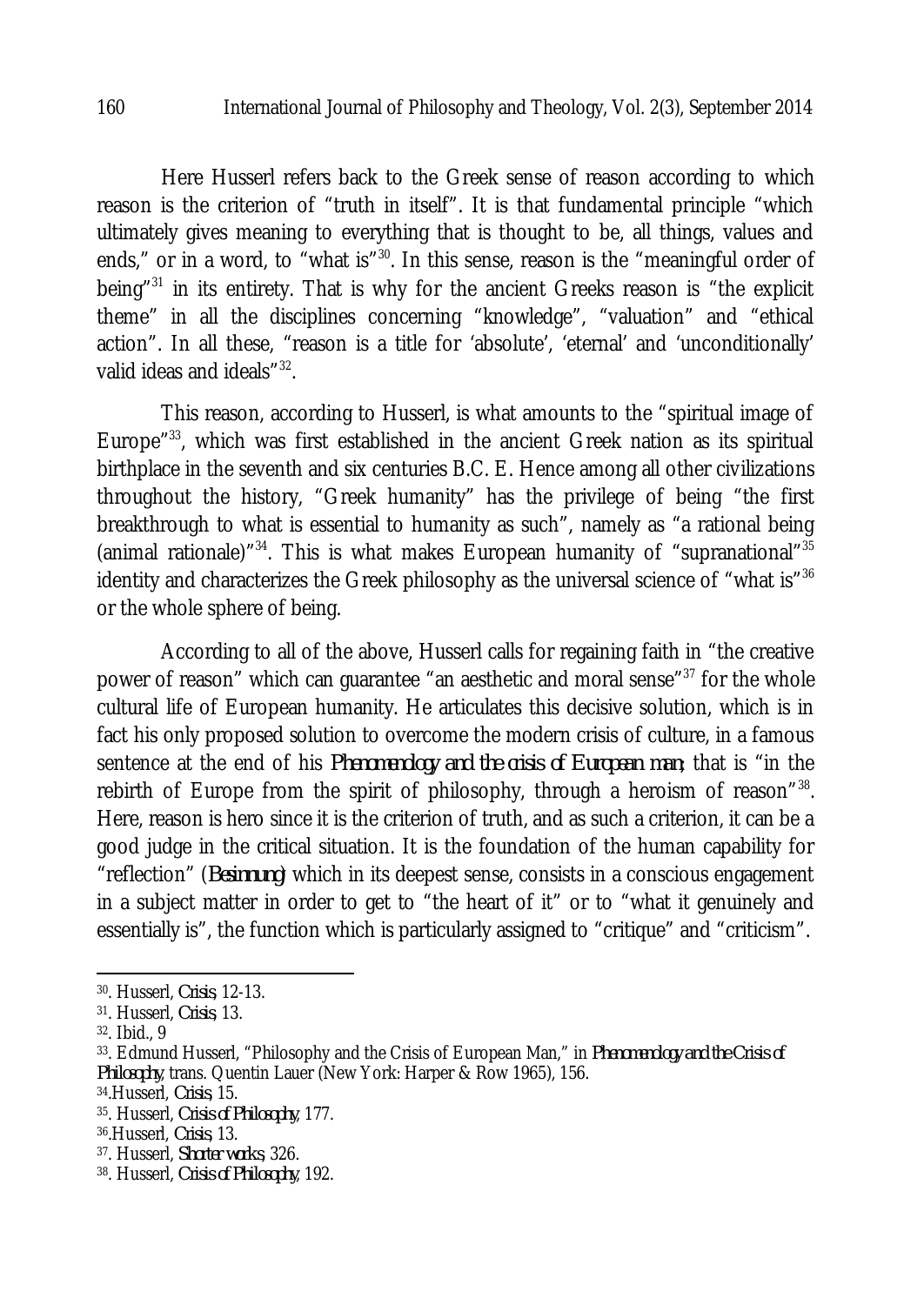In this sense, the main characteristic of human reason is 'critique", a word which again shares the same Greek stem with the words crisis and criterion<sup>39</sup>. So one may say, through critique, reason is the judging criterion of truth in the status of crisis. What a conscious engagement or "a critical consideration"<sup>40</sup> –in Husserl's words – implies is the recognition of oneself in the course of a reflective analysis. This recognition enables the thinker to understand his relation to the subject matter of the analysis and his role and responsibility "to have it make sense" $^{\rm 41}.$ 

This established sense is what signifies the essential nature of its subject and reveals its "truth". The whole course of critique, however, is accomplished only when the thinker can recognize his responsibility for his own truth or true being<sup>42</sup> as a "rational being" and can constitute his own norms and the meaning of his own existence according to this ideal of rationality. The latter occurs in the transition from a "purely theoretical attitude" to a "new kind of practical outlook" which demands "a universal critique of all life and of its goals". This, in turn, entails "the critique of mankind of itself and of those values that explicitly or implicitly quide it  $14^{43}$ . Here the absolute theoretical insights of reason about the truth as such bring forth a new value order which is as absolute and objective as reason itself. It is through practicing the objective norms of this value order that human being can be "transformed into a radically new humanity<sup>"44</sup> or, in better words, it can arrive at the genuine sense of humanity: "the humanity of higher man" as a rational being and "of reason"as the criterion of truth $45$ .

Yet, one might wonder about "the question of justification of reason itself", that is, about the criterion of the legitimacy of this very criterion of truth. We learned that critique is the essential characteristic of reason, but how can this characteristic assign reason to be the criterion of truth in itself? In addition, how can it characterize humanity, as such, as a rational being?

 $\overline{a}$ 39 .*See*Dodd, *Crisis and Reflection*, 46.

<sup>40</sup>. Husserl, *Crisis*, 18.

<sup>41</sup> .*See* Dodd, *Crisis and Reflection*, 7-11.

<sup>42</sup>. Husserl, *Crisis*, 17.

<sup>43</sup>. Husserl, *Crisis of Philosophy*, 169.

<sup>44</sup>. Ibid.

<sup>45</sup>. Ibid., 180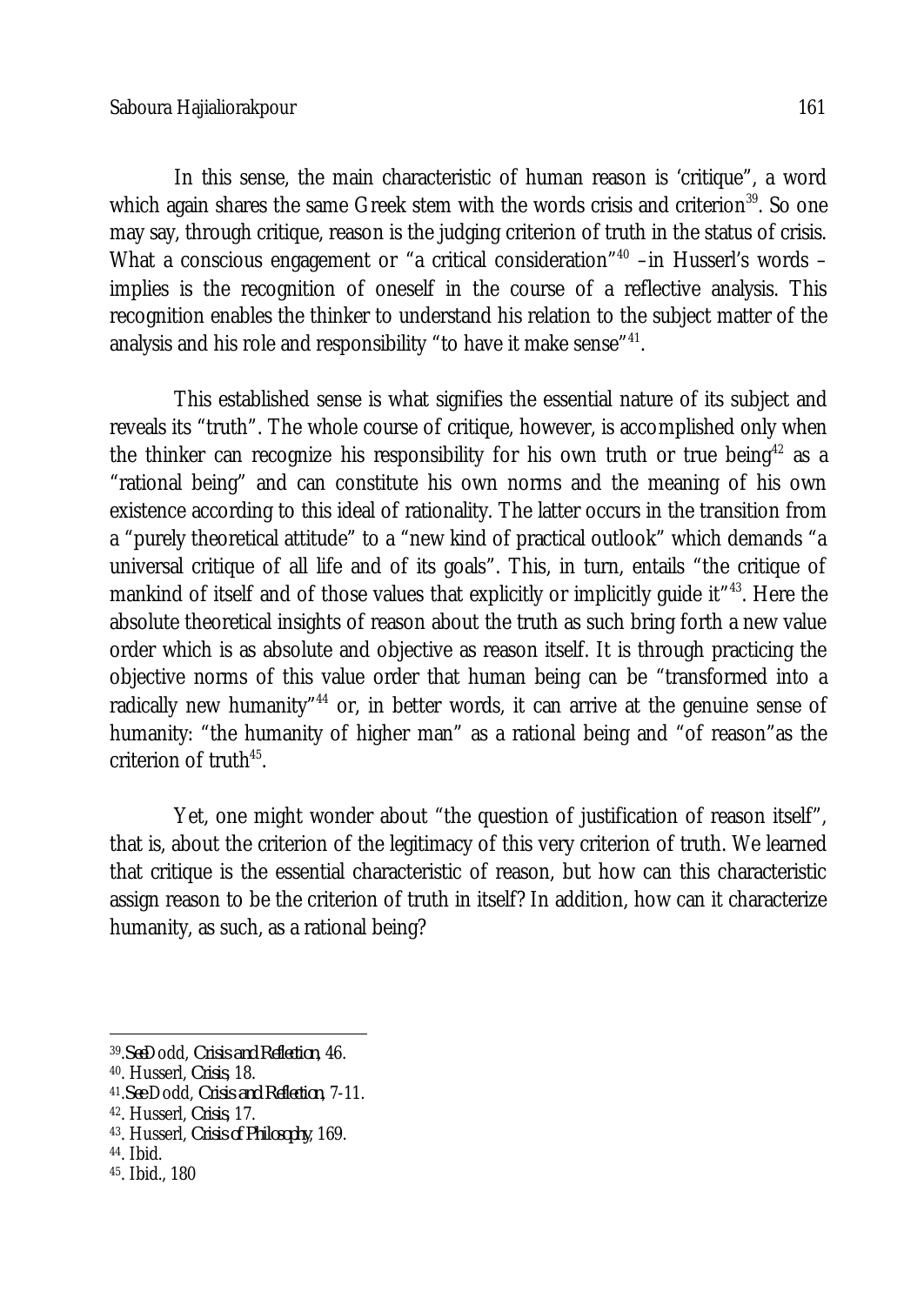Can anyone be possibly right if he/she considers "reason" as "essentially but an invention of the Greeks"?<sup>46</sup> This latter is the explicit position that Max Scheler takes.

In fact, Husserl is not the only philosopher of our age who announced the privilege of ancient Greeks in "this orientation towards reason"<sup>47</sup> as a historical fact. His contemporary, Scheler, has also noticed this point, though from another perspective. In his *Man andHistory*, while describing various "basic types of man's conception of himself" and "his interpretation of his own nature"<sup>48</sup>, Scheler introduces "the idea of '*homo sapiens*' [rational man]" as "one of the most powerful and influential discoveries of human self-judgment<sup>"49</sup>. But at the same time, he intentionally emphasizes on the initiation of this idea "by the Greeks and only by them and by no other human culture"<sup>50</sup>.

Scheler explains well how reason, for the ancient Greeks, turned out to be the only determinative principle by which humanity "will be capable of recognizing being in itself… the divinity, the world, and himself". The consequence of this latter would be the human being's capability of "forming nature meaningfully by his activity [and] of treating his fellow-man well so as to develop, as perfectly as possible, this specific agent of creative reason"<sup>51</sup>.

One may notice the striking similarity between Scheler and Husserl's description and terminology of the Greeks' conception of "reason" which, in some sense, lasted the whole history of western philosophy up to the modern times. Nevertheless, they sharply differ from one another in their approaches towards this historical fact, since while Husserl passionately invites the entire Europe to revive such a conception of reason, Sheler considers it as a mere "invention of the Greeks". Moreover, Scheler appreciates Nietzsche and Dilthey as the only thinkers "who fully recognized this fact"<sup>52</sup>.

52. Ibid.,74

 $\overline{a}$ <sup>46</sup>. Max Scheler, "Man and History," in *PhilosophicalPerspectives*, trans. Oscar A. Haac (Boston: Beacon Press, 1958), 74.

<sup>47</sup>. Husserl, *Crisis*, 15.

<sup>48</sup>. Scheler, *PhilosophicalPerspectives*, 68.

<sup>49</sup>. Ibid., 71

<sup>50</sup>. Ibid.

<sup>51</sup>. Ibid., 72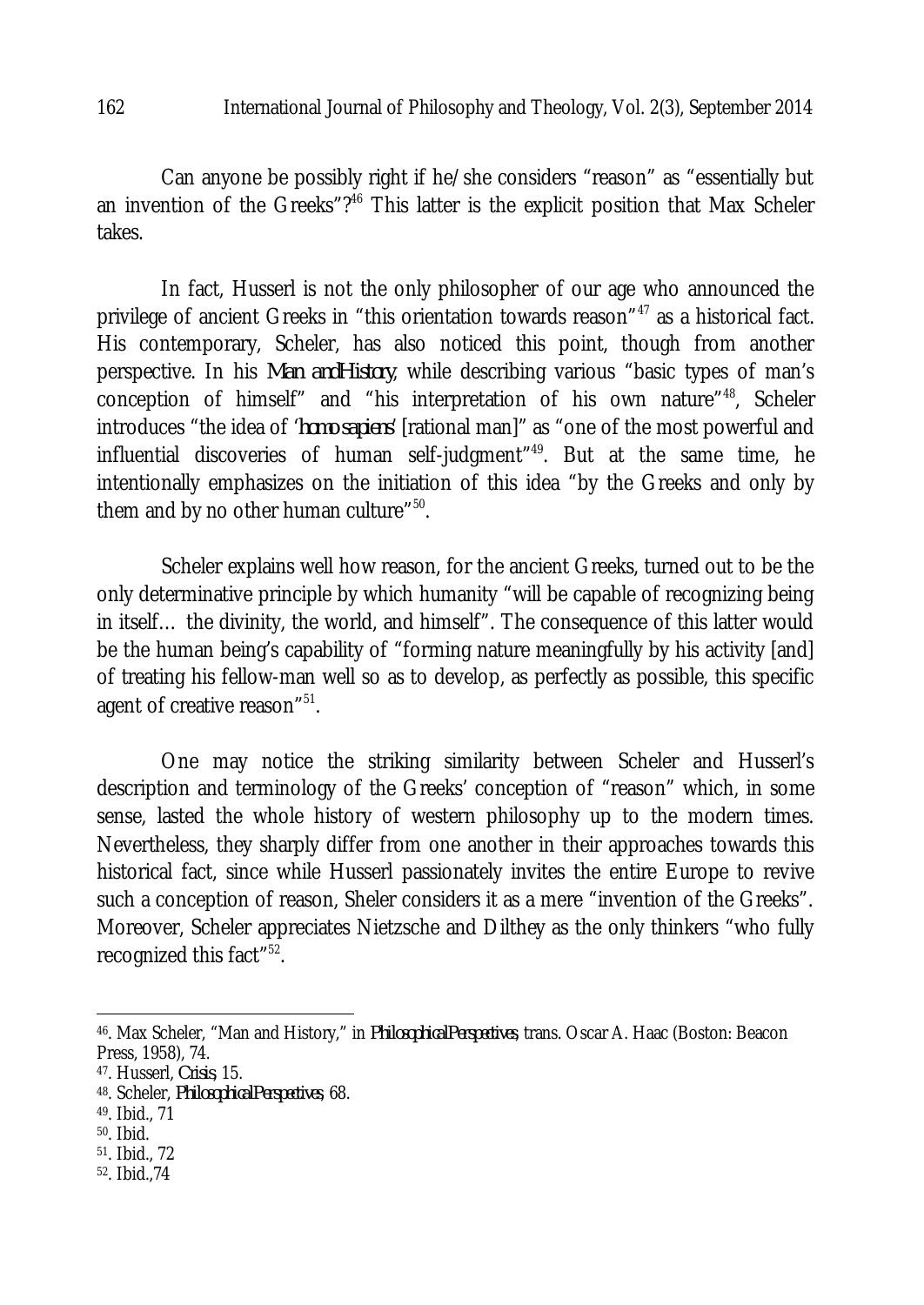That is why the former radically questioned the meaning and value of what we call "truth itself"<sup>53</sup> and the latter challenged the concept of reason as "the self-evident background and principle of the entire world order"<sup>54</sup>.

On the other hand, one may rightly say that, just like Husserl, Scheler's main philosophical concern is "the modern crisis of culture" and its destructive consequences for Europe. He likewise speaks of the War as the diagnosis of the disease of the European soul and so calls for the necessary demand for "The Reconstruction of European Culture<sup>"55</sup>. However, unlike Husserl, Scheler sees the origins of the crisis at issue, not in the lost meaning of reason, but to the contrary, alike his pagan counterpart, Nietzsche, in the so-called "reversal of values"<sup>56</sup>. For Scheler, this latter finds its roots in nothing less than a missing phenomenon which has been failed to be recognized as the foundation of reason and all rational activities from the very beginning of Greek philosophy. Here Scheler brings "Love" into the discussion. He has a well-grounded argumentation on the fact that it was "man's love for the world" and his "ever and insatiably thirsting for poetic reunion and sympathy with all aspects of world essence"<sup>57</sup> which first established the fountainhead for the advent of Greek philosophy, as its very title (namely "the love of knowledge") indicates. Accordingly it beseemed love, by right of its nature, to be placed first in the hierarchy of human knowledge of the sphere of being in general. Nevertheless from the very outset this principal role of love was unappreciated and its supremacy was ignored by the great progenitors of European philosophy.

According to Scheler, in the Greek notion of love, as it was articulated by Plato and Aristotle, "love is understood intellectually, as dependent on the process of knowledge"<sup>58</sup>.

 $\overline{a}$ 53 .Ibid.

<sup>54</sup>. Ibid., 75

<sup>55</sup>. This title is the name of the last essay among four more others in Scheler's book, *On the Eternal in Man*, trans. Bernard Noble (London: SCM Press, 1960), 405-455. It was "first expressed in the form of an address in the Urania at Vienna in the autumn of 1917". For more information *see* ibid., 405, footnote 1.

<sup>56</sup>. Max Scheler, *Ressentiment*, trans. William W. Holdheim (New York: Free Press of Glencoe, 1961), 77. <sup>57</sup>. Max Scheler, "The Forms of Knowledge and Culture," in *PhilosophicalPerspectives*, 20.

<sup>58</sup> .Max Scheler, "Love and Knowledge," in *On Feeling, Knowing, and Valuing*, ed. Harold J. Bershady (Chicago: University of Chicago Press, 1992), 152.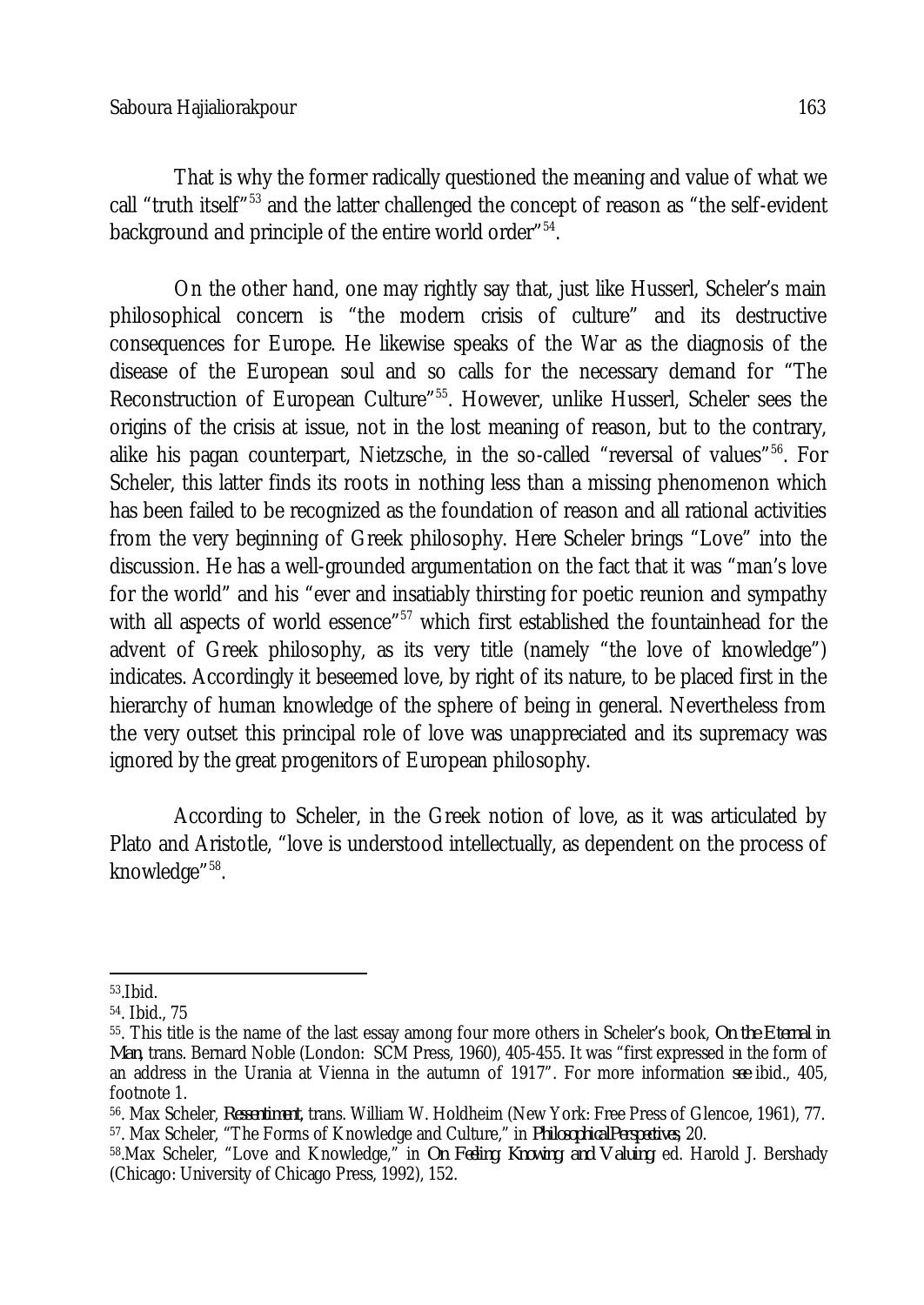For them, love is considered as "the striving or willing of human intellect" which functions as "a bridge" or "an ontic agent" for "transition from a poorer and lesser to a greater and richer knowledge<sup>"59</sup>. For Scheler, this articulation is the entire reduction of love to knowledge $\rm ^{60}$ .

However, this latter, once upon a time in the history of the West, was radically opposed by the new conception of love unprecedentedly brought forward by Christianity. This new conception of love which Scheler calls "*a reversal of (or in) themovement of love*" <sup>61</sup> "*invalidates* the Greek axiom that love goes from lower to higher things<sup>"62</sup> and introduces an entirely inverted criterion of the phenomenon in question. Now according to this novel criterion not only is love no longer "the drive of the least to win participation in the most<sup>"63</sup>, or the never-fully-fulfilled desire of the finite for the infinite, but to the contrary, "it has its origin in the Infinite Being itself"<sup>64</sup>. It is the infinite "superabundance" or "overflow"<sup>65</sup> of the absolute Being over non-being, not "the striving of non-being for being"<sup>66</sup> through gaining knowledge. Consequently, it is no longer intellectual knowledge which is the criterion of truth and the value order of the world up to the highest good, since now "love itself is the highest of all goods"<sup>67</sup> and in being so, the true criterion of the entire sphere of values. Moreover, now the principle of eternity and perpetuation, as the received characteristic of love in terms of the principle of procreation for ancient Greeks, is well-grounded on the basis of the infinite Being. Upon this basis, it now can transcend its previous status of being a senselessly ever-repeated procreation of the finites as their yearning to be the infinite. Instead it represents an inward way towards infinity and a sign for an infinite aspect of the very being of humanity, which is founded on the infinite Being as the eternal origin of love itself.

 $\overline{a}$ 

<sup>&</sup>lt;sup>59</sup>. Ibid., 149

<sup>60</sup>. Ibid., 152

<sup>61</sup> . Scheler,*OnFeeling,Knowing,andValuing*, 156 &*Ressentiment*, 86.

<sup>62</sup>.Scheler,*OnFeeling,Knowing,andValuing*, 156.

<sup>63</sup>. Ibid., 152

<sup>64</sup>. Scheler, *Ressentiment*, 94.

<sup>65</sup>. Ibid., 95

<sup>66</sup>. Scheler,*OnFeeling*, *Knowing,andValuing*, 153.

<sup>67</sup>. Scheler, *Ressentiment*, 87.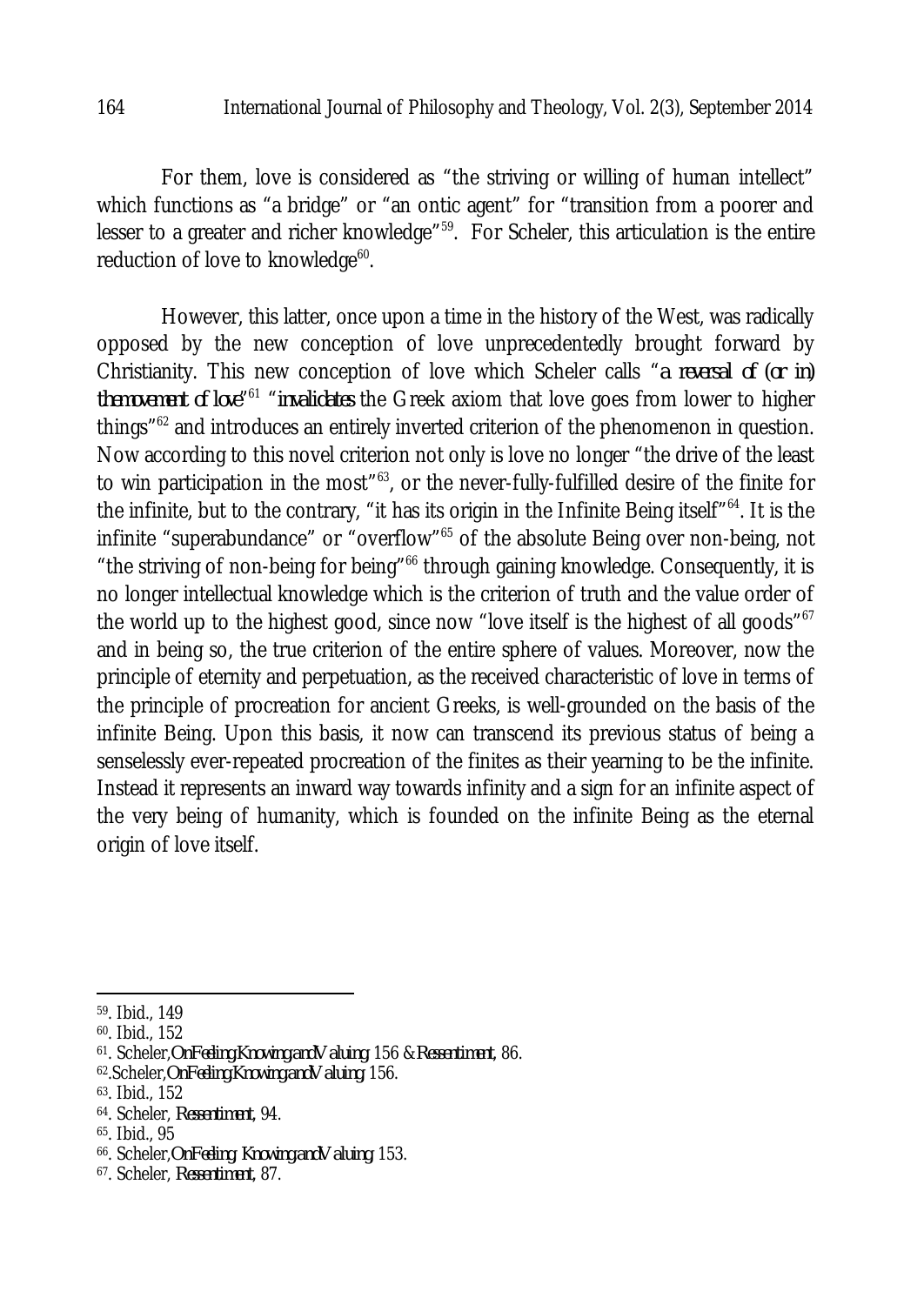This is the root of Scheler's account of "the Eternal in Man"<sup>68</sup> and his new definition of human being as an *ensamans* (or a loving being), the definition which, as he asserts, is prior to both definitions of man as either an *enscogitans* (a thinking being) or an *ensvolens* (a willing being)<sup>69</sup>.

This conception of love, however, never could dominate over the reasoncentered orientations of Greek philosophy. Not only did the latter remain the same and shape the general structure of the Medieval philosophy, but even worse, the contradictory character of the two conceptions of love in these two inverted attitudes sparked the first feelings of controversy and separation between love and reason and consequently between faith and philosophy. Thus great Christian thinkers, while being restricted to the axioms of the Greek philosophy on the one hand, on the other saw their last resort in considering the love-based religious faith as "the master" of reason and philosophy.

But this can no longer work in "the present age" $70$ , the most distinguishing feature of which, according to Scheler, is the modern rebellion of reason against religious faith and its Greek-rooted "intellectual pride" $71$  in its autonomous capability of knowing and willing. The latter in turn has increased the old non-dissolved and ever-deepened separation of love and reason on the one hand, and on the other, has rejected the love-ordered structure of faith to protect the interests of reason.

 $\overline{\phantom{a}}$ <sup>68</sup>. This is the title of Scheler's well-known book, *"VomEwigenimMenschen"*, first published in German in 1921. According to Scheler's preface to the first German edition of the book, it "contains essays and studies which in essence are devoted to problems of ethics and the philosophy of religion".Scheler, *OntheEternalinMan*, 11. Four of the five important essays contained in this book, has been occasionally cited throughout this paper. The book was later translated into English by Bernard Noble and first published in English is 1960. For more info, see bibliography.

<sup>69</sup>. Max Scheler, "Ordo Amoris," in *Selectedphilosophicalessays*, trans. David R. Lachterman (Evanston, Northwestern University Press, 1973), 110-111.

<sup>70</sup>.This is the title of the second part of Kierkegaard's book, *Two Ages*: *A Literary Review*, first published in the original Danish on March 30, 1846. "The book was a critique of the novel *Two Ages* (in some translations *Two Generations*) written by Thomasine Christine Gyllembourg-Ehrensvärd and discussed 'The Age of Revolution' and "The Present Age'". "Wikipedia," last modified on 4 December 2012, http://en.wikipedia.org/wiki/Two Ages: A Literary Review The former is characterized by Kierkegaard as the age of "passion", whereas the latter is the age of "reflection". One may find Kierkegaard's main criticisms of the modern era in the second part of the book, which first appeared in English in 1940 under the title *The Present Age*. I've used this term in the text because of its resonance of Kierkegaard's insightful criticism of the modern age which is in a great harmony with Scheler's abovementioned critical viewpoints. For more info, *see* bibliography.

<sup>71</sup>. Max Scheler, "The Nature of Philosophy and the Moral Preconditions of PhilosophicalKnowledge," in *On theEternal in Man*,76.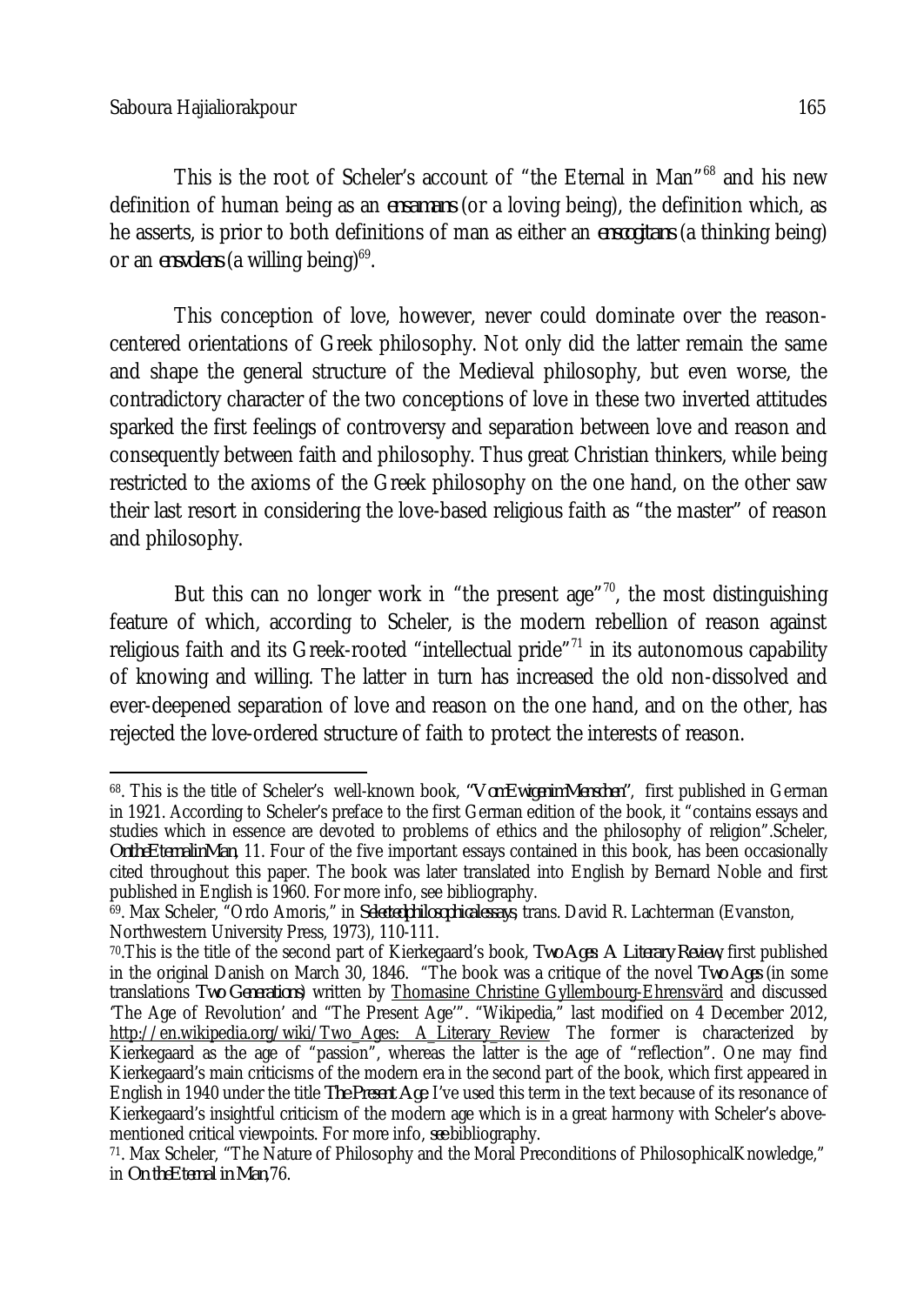The necessary consequence of all this, in Scheler's terms, is "the disorder of mind and heart" and "the internal overthrow of all order of values"<sup>72</sup>, an overthrow which has been accomplished through the mechanism of *ressentiment* towards the whole ethical value order of the pre-modern age. This all-embracing phenomenon which Scheler calls "the soul of the bourgeois-capitalist age"<sup>73</sup> is what underlies "the most deep-seated, far-reaching and consequential *perversion of the true relationship*" of philosophy to faith and the sciences, "that the European mentality has ever attained"<sup>74</sup>.

So to articulate all this, one may say that the whole modern crisis of culture for Scheler is basically traced back to the lack of an insightful formulation of the true relationship between love and reason in the history of Western philosophy. This lack which is as old as the very course of Western philosophy throughout history has emerged its ultimate consequences in the modern time.

Here if we refer back to Kierkegaard's aforementioned definition of human being as the synthesis of the finite and the infinite, while taking advantage of some Scheler's phenomenological insights, which help us see reason as the order of the finite side and love as the order of the infinite side of human being, the general outlines of the whole structure of Western philosophy in the course of history can be portrayed in this way: Having been confused about its true relationship with love as its eternal source and the order of its infinite foundation, reason starts to abstractly conceptualize that "ecstatic knowledge"<sup>75</sup> which human being first gains through an "ontological relationship"<sup>76</sup> with the being in general. The result of this conceptualization is what Husserl rightly calls "the infinite idea" or "the idea of infinity" as "the spiritual *telos*of European man"<sup>77</sup>. From now on, this purely theoretical idea, while being considered by reason as its greatest discovery for "overcoming the finitude of nature"<sup>78</sup>, provides it with the horizon of the so-called "infinite tasks"<sup>79</sup> through which reason ever-actively tries to reach to its full realization. But the latter cannot be fulfilled until reason prevails over the entire sphere of infinity and introduces itself as its eternal order.

<sup>77</sup>.Husserl, *CrisisofPhilosophy*, 158.

 $\overline{a}$ 72 . Ibid., 79

<sup>73</sup>. Ibid.

<sup>74</sup>. Ibid.

<sup>75</sup>.Scheler, "Idealism and Realism," in *Selectedphilosophicalessays*, 294.

<sup>76</sup> . Scheler, *Selectedphilosophicalessays*, 292- 3 &*PhilosophicalPerspectives*, 39-40.

<sup>78</sup>. Ibid., 182

<sup>79</sup> .Ibid., 189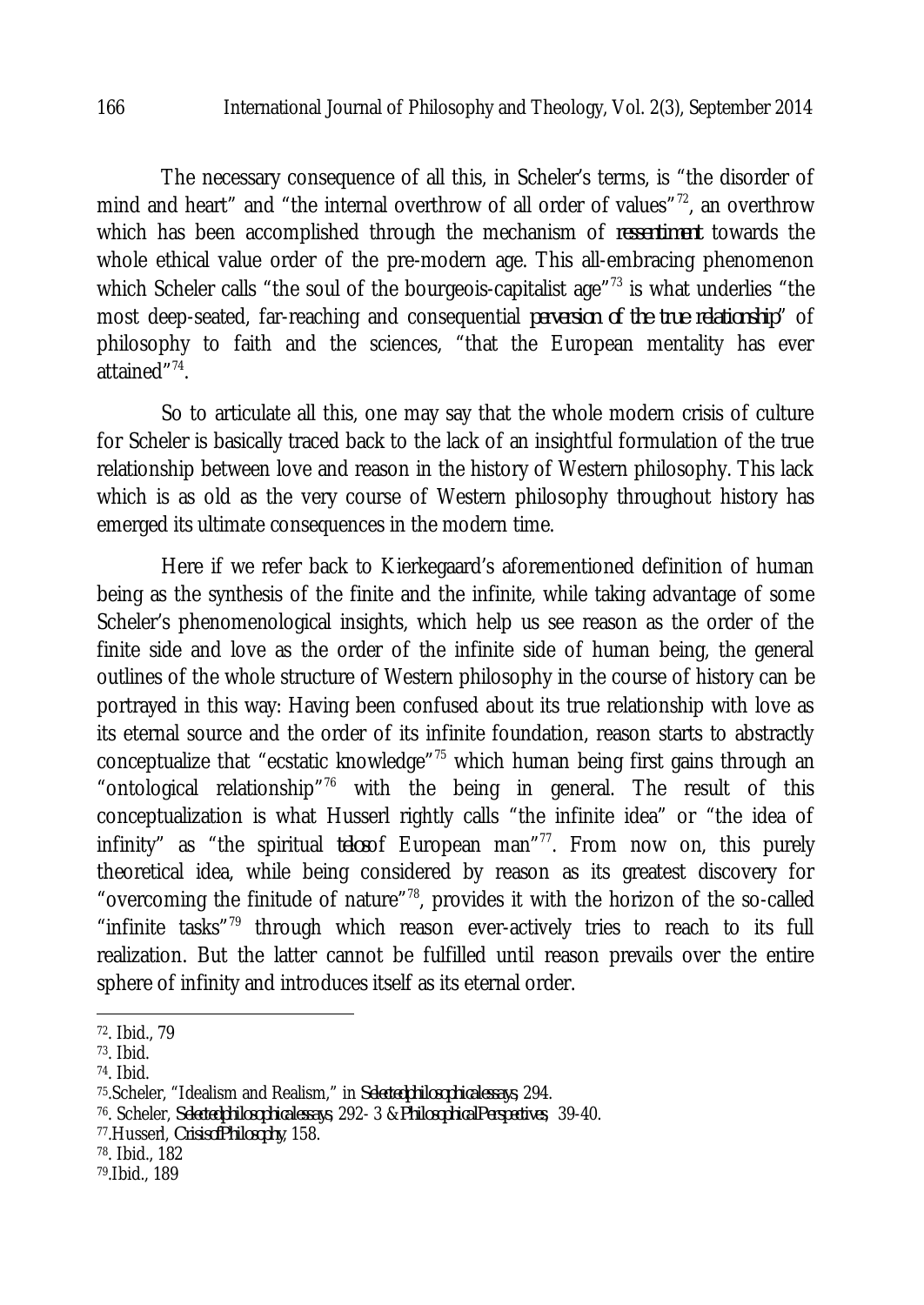This *telos* which, in Scheler's terms, is the ground of "the modern bourgeois spirit of limitless work"<sup>80</sup> demands reason's devastating upheaval against its own existential foundation, namely, the sphere of infinity, so as to conquer and radically reorder the latter according to its universal norms and its alleged "absolute value order". Here reason takes responsibility for itself and for making sense of its own life and its self-established norms<sup>81</sup>. But after all, reason is the order of the aspect of finitude and so by nature cannot produce any meaningful norm by relying only on its own a priories. As a consequence, while it increasingly consumes itself in the pile of different particular branches of science looking for the fulfilment of its *telos*, it gets more and more lost in the abyss of all these passively-done scientific activities, and sinks ever-deeper into a despair resulting from its inability to make sense of the entire existence of human life.

This depiction, which is compatible with Kierkegaard's description of that sort of despair in which one wants to be oneself<sup>82</sup>, is the status of European humanity in the modern age as the final consequence of that course of thought established by the ancient Greeks. The tragic part of this despair is particularly the problem of human "consciousness" of his infinite aspect or self, in Kierkegaard's terms. It is tragic, since while the modern humanity is aware enough of his infinite self, he is still missing the true orientation towards this fundamental aspect of himself. Consequently, he loses the capability of recognizing this infinite aspect as his concretely positive and inspiring foundation. He reduces the latter to "only the most abstract form of his own self"<sup>83</sup>, a negative self which he wants to construct. This objective makes him undertake the Hegelian task of "refashioning the whole thing in order to get out of it the self such as he wants<sup>"84</sup>, but after all "he does not succeed". He considers his efforts as an active defiance against his current misery in the depths of despair, but the further he goes the more passively he "feels himself nailed to this restriction in his own powers to dispose over his own property<sup>"85</sup>. On the other hand, the modern humanity's consciousness of his own despair intensifies the latter, and the more it intensifies the more "demonic" it would be<sup>86</sup>.

- <sup>84</sup>. Ibid.
- <sup>85</sup>. Ibid., 101
- <sup>86</sup>. Ibid., 103

 $\overline{a}$ <sup>80</sup>. Scheler,*OnFeeling*, *Knowing*, *andValuing*, 161.

<sup>81</sup>. Husserl, *CrisisofPhilosophy*, 169.

<sup>82</sup>. Kierkegaard, *The Sickness unto Death*, 98-105.

<sup>83</sup>.Ibid., 99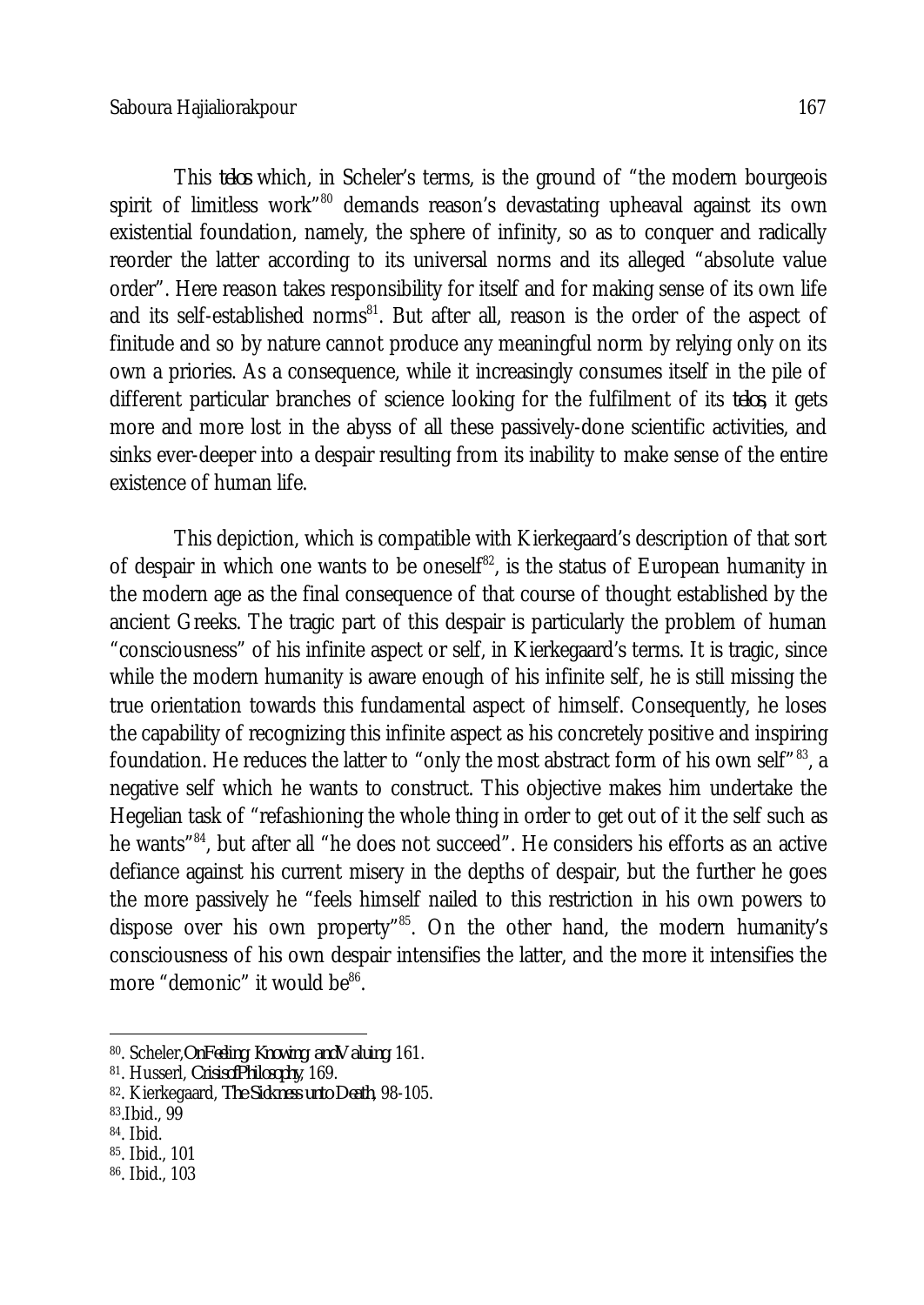#### 168 International Journal of Philosophy and Theology, Vol. 2(3), September 2014

It is demonic since it is rooted in an unceasing rage, followed by "a moral ressentiment<sup>"87</sup> against its unachievable foundation, the foundation which has been replaced by an abstract idea of the infinite self, to be meaningfully constructed through the infinite tasks, but after all it makes no sense. This ever-deepened "ressentiment" is in fact the main cause for the modern illusion of the infinite superiority of the rational European humanity over all other types of humanity around the world.

According to the above, it seems that Husserl's afore-mentioned resort to the Greek notion of reason cannot make the situation of the modern crisis of culture any better, since its final destiny is reason's activity in the abyss of passivity. Surprisingly enough, Husserl vaguely calls for a "new faith" in the power of "absolute" reason $^{88}$ , though one may fairly ask him what he means by the nature of the very phenomenon of faith, since according to the judgment of the above-mentioned inflated reason, like any other emotional fact, faith seems to be more passivity rather than an authentic and autonomous rational activity in itself $^{\scriptsize 89}.$ 

# **D) The Way out of The Crisis of Culture: Towards the Phenomenology of Religion**

It should be noticed that the aforesaid account of reason was not meant to ignore the great role of reason and its intellectual functions in the whole progressive process of humanity's historical growth, both individually and communally. It is in fact very naïve to think that one may overcome the separation in question by degrading reason and celebrating love, while it is justly said that reason is the main human being's "capacity to form and shape the world"<sup>90</sup>. It is though the capability of human reason for reflecting upon and articulating the scattered givens and for penetrating into the essential structure of its objects that the production of a scientific verifiable or, even better, falsifiable knowledge is possible.

 $\overline{\phantom{a}}$ 

<sup>87</sup>. Soren Kierkegaard, *The Present Age and of The Difference between a Genius and an Apostle*, trans. Alexander Dru (New York: Harper & Row, 1962), 49.

<sup>88</sup>. Husserl, *Crisis*, 12-13 &*Shorterworks*, 326.

<sup>89</sup>. R. Philip Buckley, *Husserl, Heidegger and the Crisis of Philosophical Responsibility* (Dordrecht: Kluwer Academic Publishers, 1992), 141-143.

<sup>90</sup>. Dodd, *Crisis and Reflection*, 35.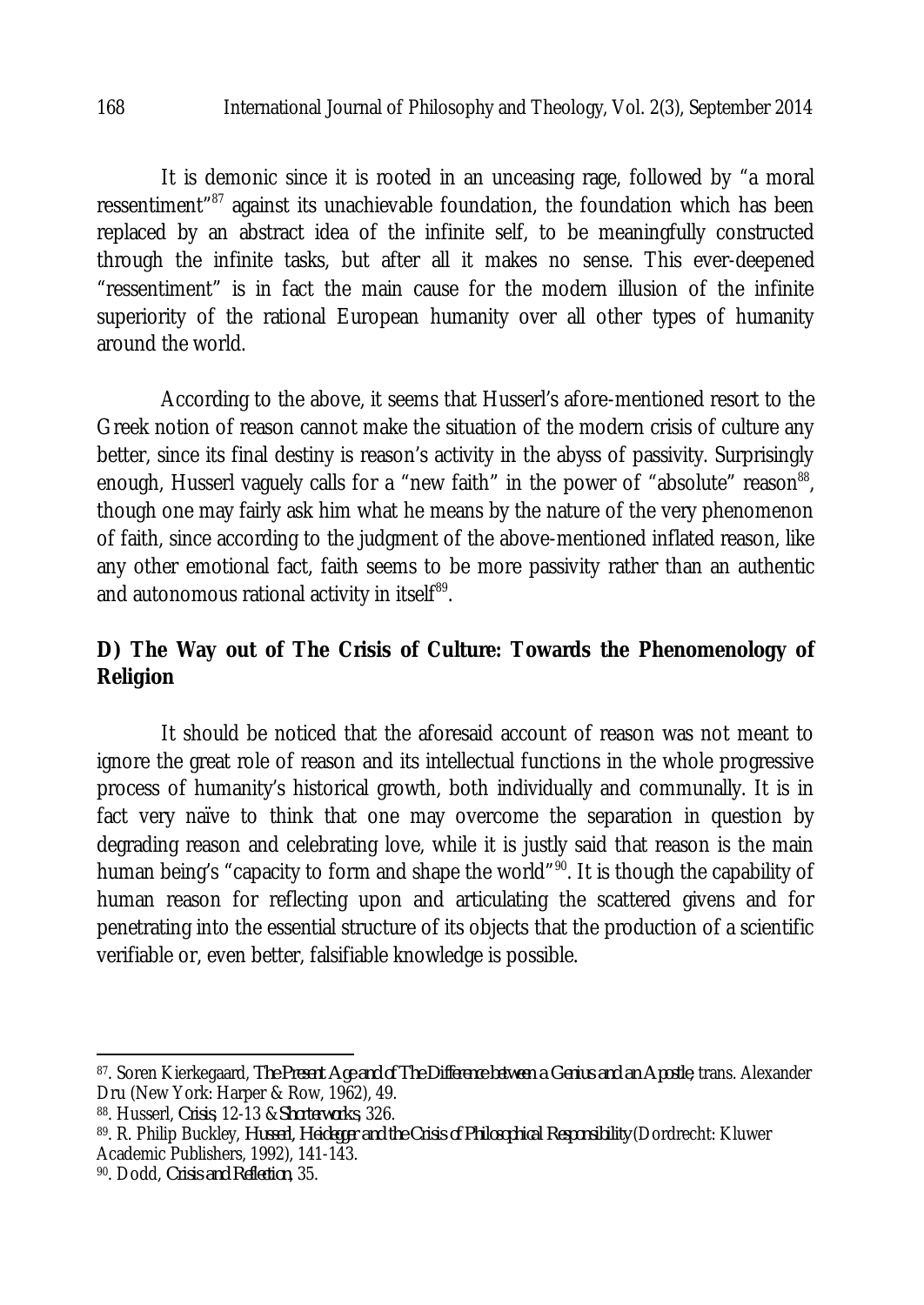So it seems fair to assert, in the final analysis, that human reason is autonomous, however never self-contained.

It is not self-contained, even if its structure is regarded as merely constituted by Kantian formal a priori categories, let alone when its material a priories are taken into account as well. Thus the structure of human reason is always dependent on its relations to the world and, in this sense, one may correctly affirm that there is no final and fixed structure for reason, since it always can be appropriated in terms of the new a priories in the context of the previous a priories which all together constitute the world of reason. This can illustrate how reason may grow in the course of history and how this growth might be compatible with human historicity $^{\rm 91}.$ 

But after all, reason is, by its essence, autonomous and for this very reason, critical. It is critical in the sense that in articulating and reintegrating all it has gained through its growth in the course of its temporality, reason is the main element in the human mode of being, which is in charge of making crucial decisions in every critical situation of a practical life both of an individual or a society. This task can be done by applying both material and formal a priories upon a fortuitous circumstance, which itself may examine the efficiency of the current a priories, through exposing their capability of passing judgment on a particular case and solving the critical situation. On the other hand, this function of making these crucial decisions through the aforestated articulations and re-integrations does exactly amount to the "autonomy" of reason.

However, for Scheler, the main point to be noticed is that this autonomy has been already encompassed by another element of the being of humanity which displays the heteronomy of reason at both its starting point and its final destination. And here is the articulation of his argument<sup>92</sup> in my own words: At first, while being inspired and orientated by love, reason makes its way towards the truth of all things.

 $\overline{a}$ 91. For more info about Scheler's insights on the fact of "the historical growth of reason in humanity or the status of true humanity" *see* "The Forms of Knowledge and Culture" in *Philosophical Perspectives*, and "Problems of Religion" in *On the Eternal in Man*, particularly the part entitled: "growth and decline of the natural knowledge of God" (198-213) in the latter.

<sup>92.</sup> Scheler's own argument has been appeared in his essay entitled "The Nature of Philosophy and the Moral Preconditions of Philosophical Knowledge" which is published alongside some other essays of him in his book, *On theEternal in Man*.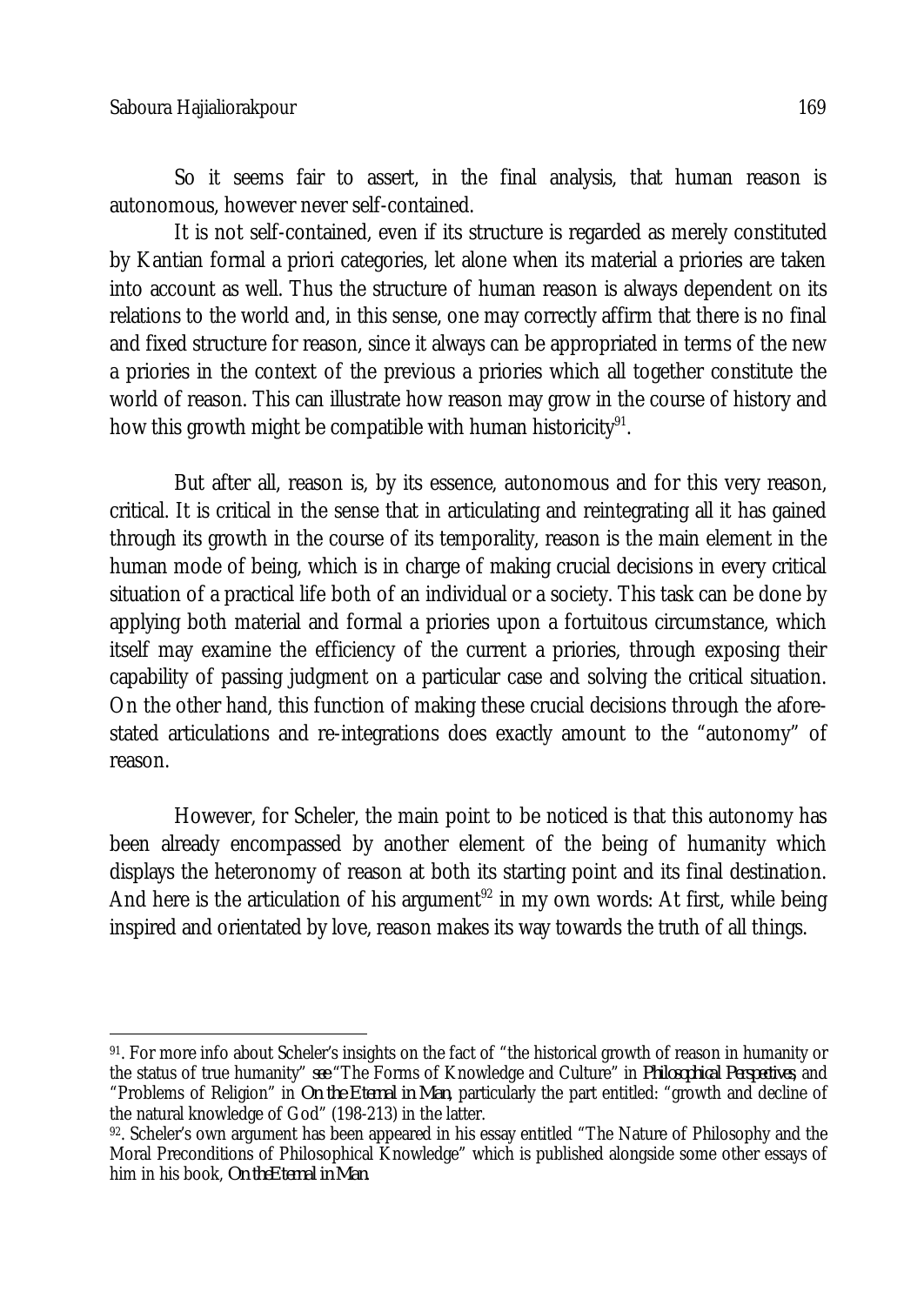Then again the above-mentioned transcendental characteristic of love, as a sign of the existence of another aspect in human being, leads reason in the course of its earnest movement to the point at which, by right of its autonomy, reason can recognize its own limitation to comprehend the infinite truth of all things and to impose its ever-confined a priori structure on the sphere of infinity by taking possession of the status of its order. The latter in turn is associated with the reason's acknowledgement of its non-self-groundedness and its admission of the sphere of infinity as its ground and foundation. Here is where love can reveal itself as the order of the sphere of infinity, not by opposing the whole structure of reason, but by transcending reason upon itself and by being the ever-deconstructing force which prevents reason from holding fast to its intrinsically rigid and ever-limited structure. This liberating function of love is in fact what Scheler calls "a transcendent act of redemption"<sup>93</sup>, which is an essential condition for human salvation.

According to the above, it is completely true to accept reason as the criterion of truth in the sense that it is the main human capability for making autonomous decisions, to the point of the admission of its restriction and so its autonomously necessary submission to its infinite foundation. One may rephrase all this process as the progressive realization of the "autonomous heteronomy" of reason. The latter fits well into the active-passive structure of love, in the current author's terms, as the arousing and at the same time adjusting conductor of reason in the whole process of its "constant *potentialgrowthto the state of true humanity"<sup>94</sup>*. This latter, however, no longer amounts to European humanity as Husserl insistently asserts in his works, since European humanity, though particularly admirable as being built upon the great discovery of the ancient Greeks, namely the autonomy of human reason, is at the same time, guilty of its failure to recognize and appreciate the principal role of love as the foundation of the whole process operated by reason and so as the way out of the totalitarian inflation of reason in its own autonomy.

For Scheler, this sense of humanity is that "European Idol"<sup>95</sup> for which the modern crisis of culture is a clear sign of decline and deterioration. It is based upon the above-mentioned failure which has been deeply implanted in the European historical mentality.

 $\overline{\phantom{a}}$ <sup>93</sup>. Scheler, *On Feeling, Knowing, and Valuing*, 149.

<sup>94</sup>. Scheler, *Philosophical Perspectives*, 25-26.

<sup>95</sup>.Max Scheler, "The Reconstruction of European Culture," in *On the Eternal in Man*, 443.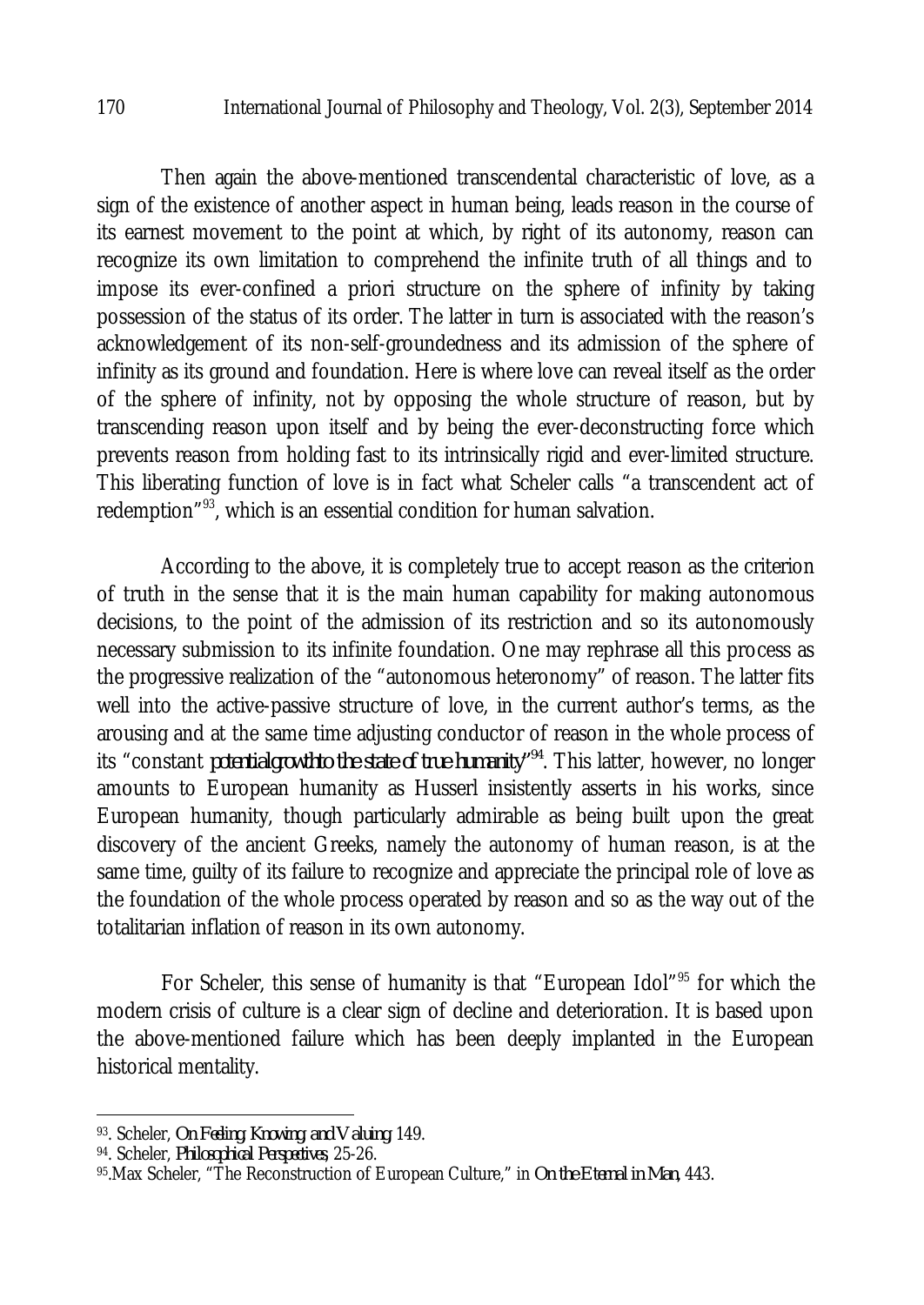This is what he calls "the collective guilt of European people" which demands "a common repentance" and a "common will to rebuild"<sup>96</sup>. According to Scheler, repentance is the only "primary *moral* condition"<sup>97</sup> which can make a cultural reconstruction possible. It is that capability of human mentality which functions as the self-healingmechanism of the whole system. The latter is accomplished through one's engagement with one's own past in order to detect and eliminate those hidden obstacles which have caused the current disharmony in his mentality and sunk him in an ever-deepened despair, while taking away from his ability for progress and success. It is in this sense that repentance has a two-sided function: one, negative and demolishing and the other, liberating and constructive. On the other hand, through this engagement with the past, repentance reveals its deeply intertwined relationship with human historicity. It makes human being aware of the fact that "*historical reality*  [either of an individual or a community] is incomplete and so to speakredeemable<sup>n98</sup>. Accordingly, it liberates human being from the effect of its past and makes the shining horizon of its future possible. Now if we recall the above-mentioned characteristic of human historicity as the main interface of universal and individual, Scheler's account of "collective guilt" and his call for a "common repentance" makes a reasonable sense. It shows the moral responsibility of each individual for making contribution in the progression of repentance as the moral requisite for cultural reconstruction in the whole society.

Lastly, repentance demands judging about the past, a characteristic which makes it profoundly connected with reason and its autonomous character of the critical judgment. However, according to what has been already said, this connection should be understood in terms of a liberating provision rather than an accidental function. As the existential call of human conscience, repentance is the resourcefulness of the infinite foundation to provide human reason with the possibility of finding a way out of the absurd cycle of despairing judgments within its inflated self.

 $\overline{\phantom{a}}$ 96 . Ibid., 416

<sup>97</sup>. Ibid.

<sup>98</sup>. Max Scheler, "Repentance and Rebirth," in *On the Eternal in Man*, 41.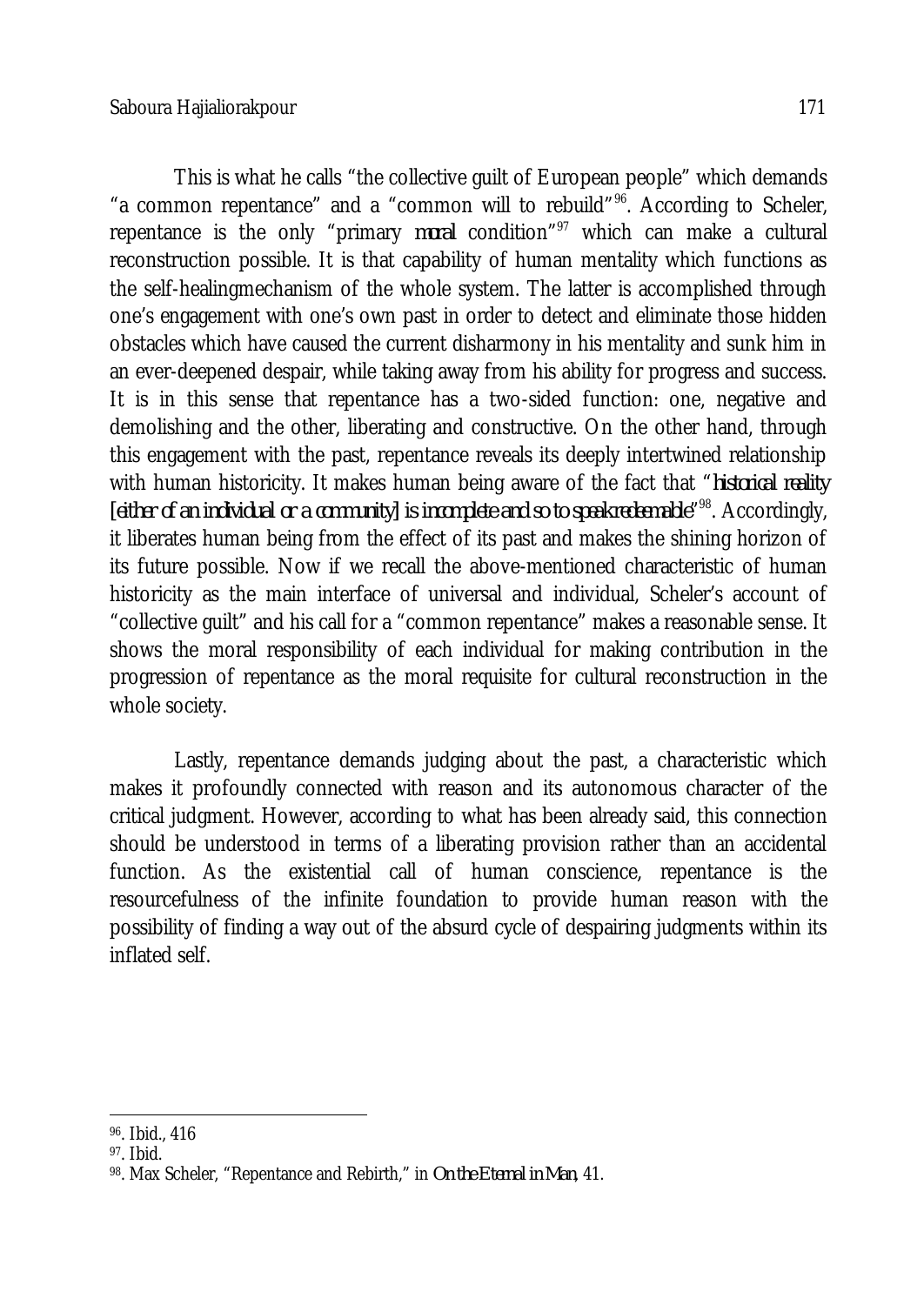It is in this way that it can prepare reason to make radically deconstructive judgments in the status of crisis, especially when it comes to the so-called crisis of culture which as "the disorder of mind and heart" demands "not a mere restoration, but a total conversion of culture or a radical change of heart and the serious will to build anew"<sup>99</sup>.

Finally, for Scheler, the failure of philosophy in preserving its dignity as the queen of sciences in modern times is not the result of the domination of the so-called naturalistic rationalism, as Husserl believes. In fact, it has its roots in the failure of human reason (and philosophy as its product) to realize its "*true* autonomy" in "*voluntary* and objectively *necessary* philosophical self-limitation"<sup>100</sup> and "submission" to "such a content of Reality"<sup>101</sup>, which by its nature demands this autonomous selflimitation of reason as the strictest consequence of its philosophical thinking. "This so-called content of the absolute Reality"<sup>102</sup>, for Scheler, consists in no more than "the order of divine revelation"<sup>103</sup>, which is the particular objective of faith rather than reason. It is in this sense that in his essay, *The Natureof Philosophy*, Scheler explicitly confirms the medieval account of philosophy as "the handmaid of faith"<sup>104</sup>, though not in the sense that it contradicts the autonomy of reason but, to the contrary, in the sense of being its free decision out of its ultimate intellectual activity. This free choice is what indeed prevents reason from being the mere servant of the sciences, since "reason is of such a nature that it must of necessity fall into heteronomous slavery to that extent to which it repudiates as slavery the very intrinsic condition of its right to full autonomy ... so only as the free handmaid of faith can philosophy preserve the dignity of the queen of sciences"<sup>105</sup>.

And the concluding point is that, through recognizing "the content of the absolute Being" or the sphere of infinity as the particular objective of faith, which is possessed no more by reason, Scheler's account of the true relationship between love and reason, and consequently between faith and philosophy may clear the ground for the possibility of an "authentic phenomenology of religion" on the one hand, and an "authentic creative activity" of human reason in its assigned region, on the other.

 $\overline{a}$ 

<sup>99</sup> .Ibid., 419

<sup>100</sup>. Ibid.,79

<sup>101</sup> . Scheler,*On the Eternal in Man*, 76.

<sup>102</sup> . Ibid., 80

<sup>103</sup>. Ibid.

<sup>104</sup>. Ibid., 79 & 80

<sup>105</sup>. Ibid., 80